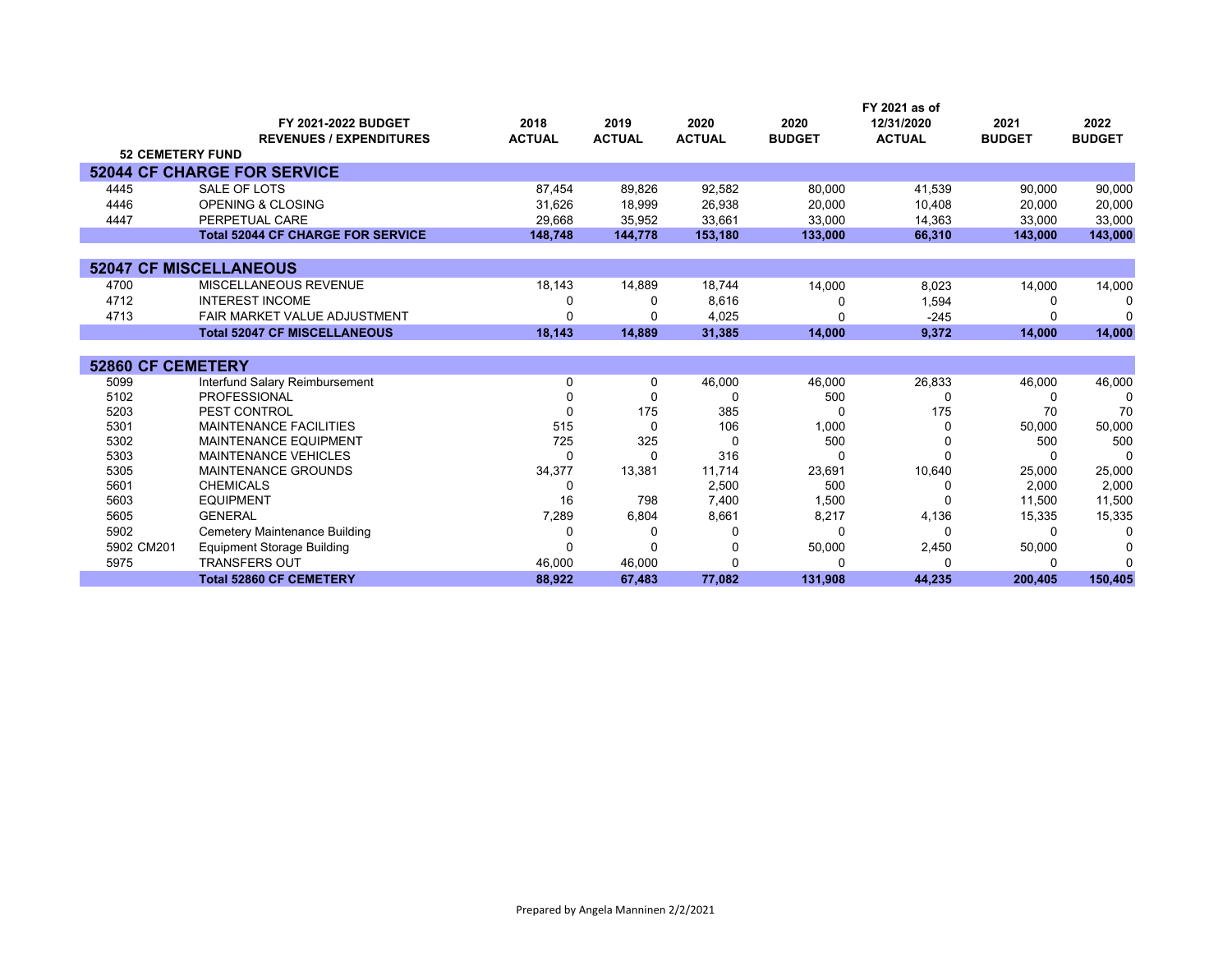| FY 2021-2022 BUDGET                         | 2018                                                                              | 2019          | 2020          | 2020          | 12/31/2020    | 2021                    | 2022          |
|---------------------------------------------|-----------------------------------------------------------------------------------|---------------|---------------|---------------|---------------|-------------------------|---------------|
| <b>REVENUES / EXPENDITURES</b>              | <b>ACTUAL</b>                                                                     | <b>ACTUAL</b> | <b>ACTUAL</b> | <b>BUDGET</b> | <b>ACTUAL</b> | <b>BUDGET</b>           | <b>BUDGET</b> |
|                                             |                                                                                   |               |               |               |               |                         |               |
| CONTRA CAPITAL OUTLAY                       | 0                                                                                 | $\Omega$      | $-5.129$      |               | 0             | 0                       | $\mathbf{0}$  |
| <b>DEPRECIATION</b>                         | 15.561                                                                            | 15.561        | 15.623        | 15,561        | 0             | 15.561                  | 16,000        |
| <b>Total 52860 CF CEMETERY DEPRECIATION</b> | 15.561                                                                            | 15.561        | 10.494        | 15.561        | 0             | 15.561                  | 16,000        |
| USE OF FUND BALANCE                         | 0                                                                                 | 0             |               | 15,561        | 0             | 58,966                  | 9,405         |
| <b>Total 52049 CF CM OTHER FINANCING</b>    | 0                                                                                 | 0             | $\mathbf 0$   | 15,561        | 0             | 58,966                  | 9,405         |
|                                             |                                                                                   |               |               |               |               |                         | 0             |
|                                             |                                                                                   |               |               |               |               |                         |               |
| <b>BEGINNING BALANCE</b>                    | 786.830                                                                           | 849.237       | 925,860       | 925.860       | 1,022,849     | 1,022,849               | 963,883       |
| <b>ENDING BALANCE</b>                       | 849.237                                                                           | 925.860       | 1,022,849     | 925,391       | 1.054.296     | 963,883                 | 954,478       |
|                                             | <b>52860 CF CEMETERYDEPRECIATION</b><br><b>REVENUES OVER (UNDER) EXPENDITURES</b> | 62.407        | 76.623        | 96,989        | 15.092        | FY 2021 as of<br>31,448 | 0             |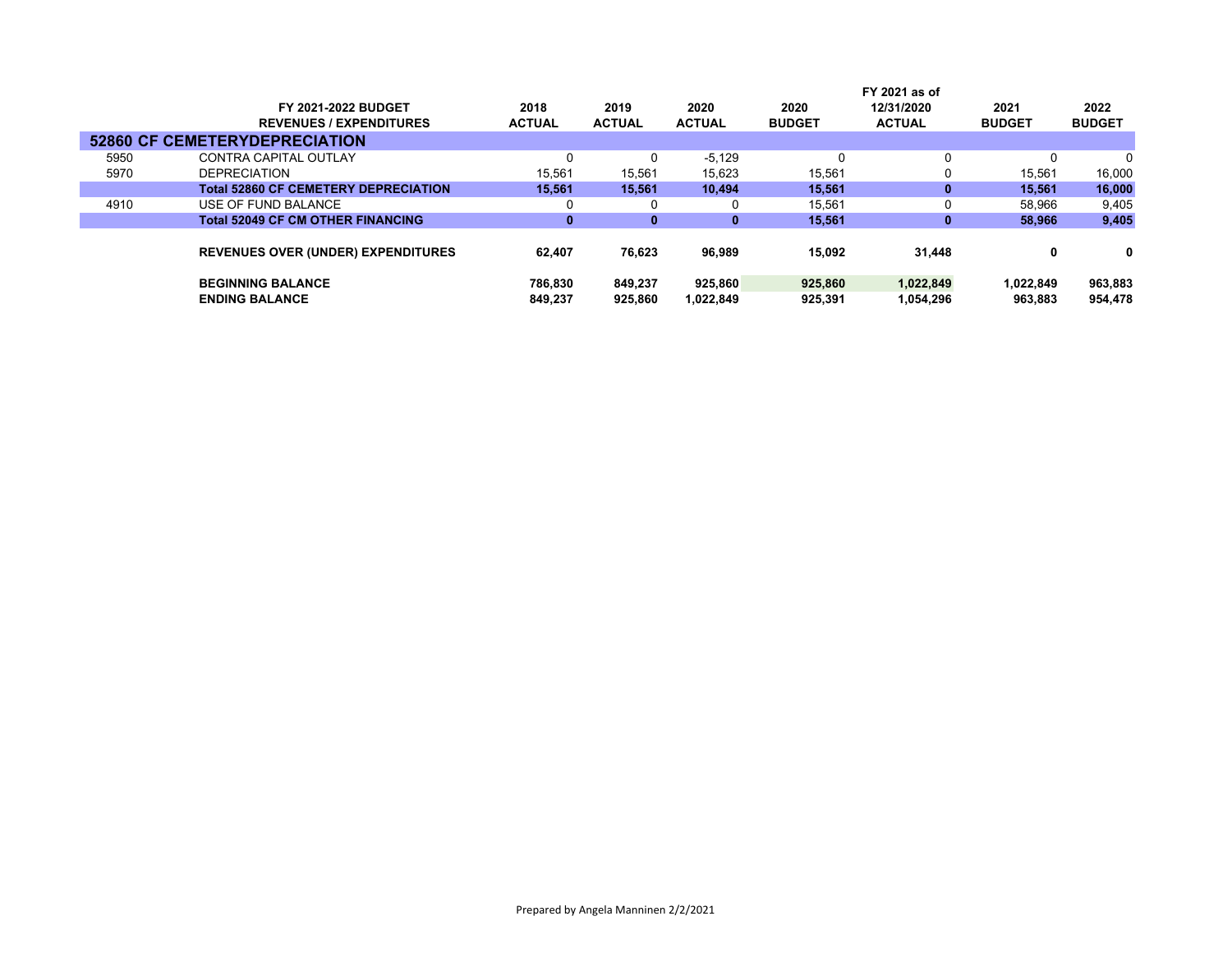|      |                                             |               |               |               |               | FY 2021 as of |               |               |
|------|---------------------------------------------|---------------|---------------|---------------|---------------|---------------|---------------|---------------|
|      | FY 2021-2022 BUDGET                         | 2018          | 2019          | 2020          | 2020          | 12/31/2020    | 2021          | 2022          |
|      | <b>REVENUES / EXPENDITURES</b>              | <b>ACTUAL</b> | <b>ACTUAL</b> | <b>ACTUAL</b> | <b>BUDGET</b> | <b>ACTUAL</b> | <b>BUDGET</b> | <b>BUDGET</b> |
|      | <b>54 AIRPORT FUND</b>                      |               |               |               |               |               |               |               |
|      | <b>54042 AF LICENSES/PERMITS</b>            |               |               |               |               |               |               |               |
| 4210 | NON BUSINESS LIC & PERMIT                   | 18,685        | 13.550        | 10.737        | 5.000         | 145           | 5,000         | 5,000         |
|      | <b>Total 54042 AF LICENSES/PERMITS</b>      | 18.685        | 13.550        | 10.737        | 5.000         | 145           | 5.000         | 5.000         |
|      |                                             |               |               |               |               |               |               |               |
|      | <b>54043 AF INTERGOVERNMENTAL</b>           |               |               |               |               |               |               |               |
| 4334 | <b>AVIATION FUEL TAX</b>                    | 71,870        | 82,731        | 45,803        | 77,727        | 4.967         | 2,800         | 19,432        |
|      | <b>Total 54043 AF INTERGOVERNMENTAL</b>     | 71,870        | 82,731        | 45,803        | 77,727        | 4,967         | 2,800         | 19,432        |
|      |                                             |               |               |               |               |               |               |               |
|      | <b>54046 AF RENTS &amp; ROYALTIES</b>       |               |               |               |               |               |               |               |
| 4672 | AIRPORT TIEDOWNS                            | 39,545        | 37.914        | 44.697        | 35,525        | 17,929        | 36,000        | 36,000        |
| 4673 | AIRPORT FUEL SALES                          |               | <sup>0</sup>  | 21,862        | $\Omega$      | 24,683        | O             | 40,000        |
| 4674 | AIRPORT FUEL FLOW                           | 99,135        | 89,158        | 55,902        | 50,000        | 13,152        | 3,150         | 25,000        |
| 4675 | AIRPORT FUEL STORAGE                        | <sup>0</sup>  | 109,165       | 70,116        | 80,000        | 5,964         | 3,500         | 13,500        |
| 4676 | <b>COMMERCIAL SERVICE FEES</b>              |               | 500           | 10.000        | 2,500         | n             | 2,000         | 2,500         |
| 4678 | COMMERCIAL GROUND LEASE                     | 381.197       | 381.637       | 385.632       | 385,000       | 195,266       |               | 96,250        |
| 4680 | PRIVATE GROUND LEASE                        | 111,855       | 114.628       | 120.834       | 114,000       | 56.057        | 121,000       | 101,736       |
| 4681 | <b>HANGAR RENTALS</b>                       | $\Omega$      | $\Omega$      |               | 0             | 49,511        | 0             | 162,596       |
|      | <b>Total 54046 AF RENTS &amp; ROYALTIES</b> | 631,732       | 733,001       | 709,043       | 667,025       | 362.561       | 165,650       | 477,582       |
|      |                                             |               |               |               |               |               |               |               |
|      | <b>54047 AF MISCELLANEOUS</b>               |               |               |               |               |               |               |               |
| 4700 | MISCELLANEOUS REVENUE                       | 5,273         | 4,987         | 9.013         | 6,000         | 4.095         | 5,500         | 5,500         |
| 4712 | <b>INTEREST INCOME</b>                      |               | 0             | 17,820        |               | 3,328         |               | $\Omega$      |
| 4713 | FAIR MARKET VALUE ADJUSTMENT                |               |               | 8,212         |               | $-512$        |               | 0             |
| 4714 | <b>PENALTIES</b>                            | 118           | 172           | 405           |               | 1,070         |               | $\Omega$      |
| 4720 | DROP ZONE LAND LEASE                        | 45,820        | 46,851        | 35,739        | 45,000        | $\Omega$      |               |               |
| 4722 | <b>BADGE FEES</b>                           | 2,525         | 3,265         | 1.615         | 2,500         | 765           | 500           | 500           |
|      | <b>Total 54047 AF MISCELLANEOUS</b>         | 53.736        | 55.274        | 72.803        | 53.500        | 8.746         | 6.000         | 6.000         |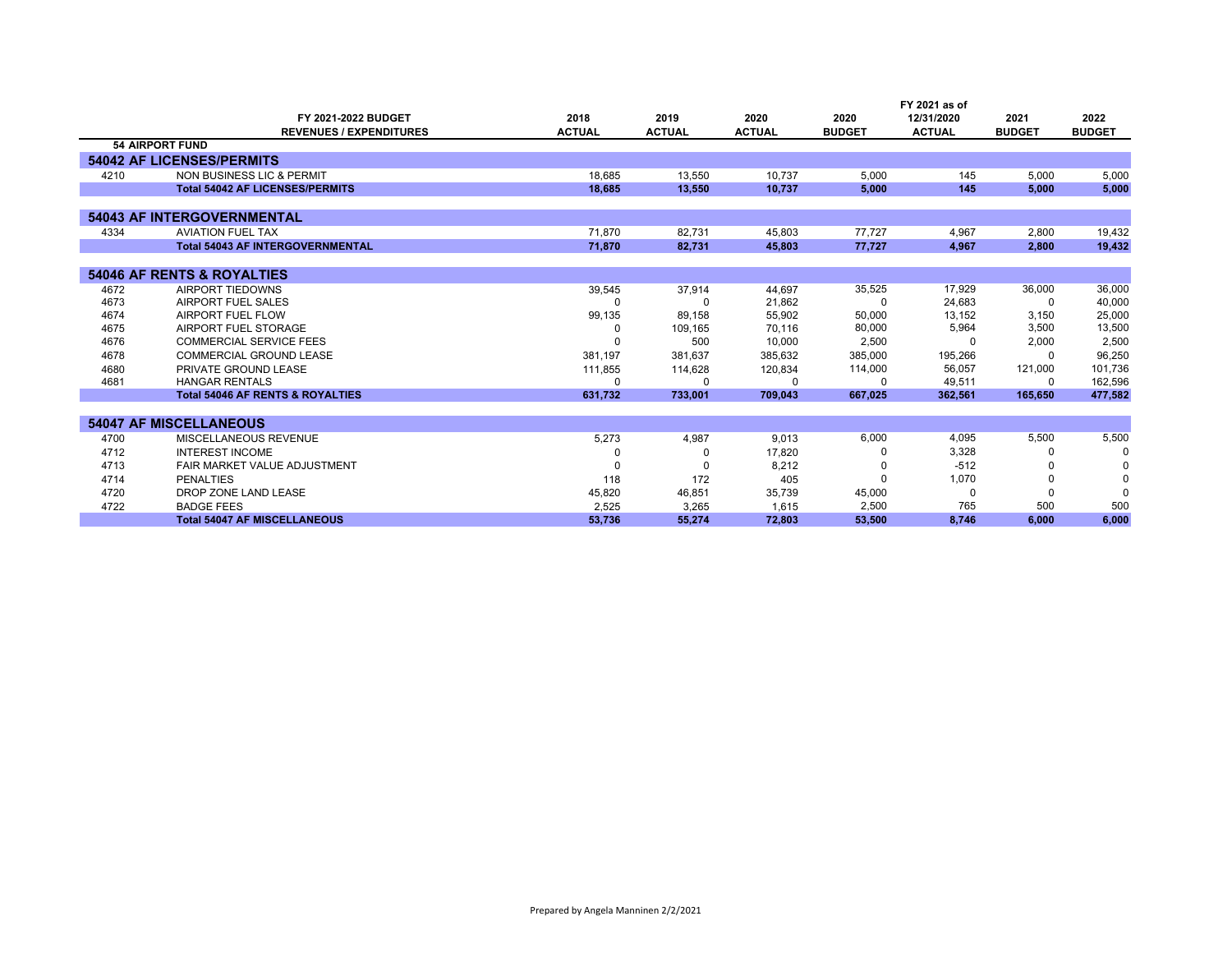|                         | FY 2021-2022 BUDGET<br><b>REVENUES / EXPENDITURES</b> | 2018<br><b>ACTUAL</b> | 2019<br><b>ACTUAL</b> | 2020<br><b>ACTUAL</b> | 2020<br><b>BUDGET</b> | FY 2021 as of<br>12/31/2020<br><b>ACTUAL</b> | 2021<br><b>BUDGET</b> | 2022<br><b>BUDGET</b> |
|-------------------------|-------------------------------------------------------|-----------------------|-----------------------|-----------------------|-----------------------|----------------------------------------------|-----------------------|-----------------------|
| <b>54830 AF AIRPORT</b> |                                                       |                       |                       |                       |                       |                                              |                       |                       |
| 5001                    | <b>REGULAR</b>                                        | 223,727               | 253,483               | 283,787               | 296,609               | 151,906                                      | 322,445               | 331,313               |
| 5012                    | <b>OVERTIME NON PERS</b>                              | 382                   | 6,346                 | 2,458                 | 8,000                 | 2,635                                        | 8,000                 | 8,000                 |
| 5018                    | <b>COMPENSATED ABSENCES</b>                           | $\Omega$              | $-11,671$             | 16,031                | $\Omega$              | 0                                            | 0                     |                       |
| 5020                    | <b>EMPLOYEES RETIREMENT</b>                           | 58,647                | 40,763                | 179,688               | 86,758                | 44,433                                       | 94,315                | 98,566                |
| 5022                    | <b>SIIS PREMIUMS</b>                                  | 5,450                 | 3,116                 | 5,538                 | 5,000                 | 649                                          | 11,479                | 11,795                |
| 5024                    | <b>MEDICARE</b>                                       | 3,043                 | 3,629                 | 4,174                 | 4,093                 | 2,232                                        | 4,791                 | 4,920                 |
| 5028                    | <b>GROUP HEALTH INSURANCE</b>                         | 31,778                | 42,803                | 39,375                | 50,400                | 30,983                                       | 53,460                | 55,890                |
| 5032                    | OTHER EMPLOYEE BENEFITS                               | 20,042                | 910                   | 749                   | 1,400                 | 421                                          | 1,400                 | 1,400                 |
| 5099                    | Interfund Salary Reimbursement                        | $\Omega$              | $\Omega$              | 13,500                | 13,500                | 7,875                                        | 13,500                | 13,500                |
| 5102                    | <b>PROFESSIONAL</b>                                   | 58,692                | 50,838                | 142,102               | 89,000                | 133,964                                      | 90,000                | 200,000               |
| 5103                    | OTHER PROFESSIONAL SERVICES                           | $\Omega$              | $\Omega$              | 5,000                 | 0                     | $\mathbf 0$                                  | $\mathbf 0$           |                       |
| 5202                    | MONITORING SECURITY SERVICES                          | 3,474                 | 3,763                 | 3,204                 | 4,000                 | 1,757                                        | 4,000                 | 4,000                 |
| 5203                    | PEST CONTROL                                          | 335                   | 361                   | 261                   | 600                   | 284                                          | 600                   | 600                   |
| 5204                    | <b>SOLID WASTES SERVICES</b>                          | 2,545                 | 2,531                 | 2,592                 | 2,900                 | 1,513                                        | 2,900                 | 3,100                 |
| 5301                    | MAINTENANCE FACILITIES                                | 20,672                | 85,010                | 6,175                 | 80,000                | 5,363                                        | 80,000                | 30,000                |
| 5302                    | MAINTENANCE EQUIPMENT                                 | 1,130                 | 2,551                 | 4,316                 | 2,500                 | 5,450                                        | 2,500                 | 2,500                 |
| 5303                    | <b>MAINTENANCE VEHICLES</b>                           | 1,444                 | 1,202                 | 3,866                 | 500                   | 141                                          | 1,500                 | 1,500                 |
| 5304                    | MAINTENANCE OFFICE EQUIPMENT                          | 400                   | $\Omega$              | $\Omega$              | 500                   | $\Omega$                                     | 500                   | 500                   |
| 5305                    | <b>MAINTENANCE GROUNDS</b>                            | 16,202                | 19,488                | 19,854                | 33,200                | 10,499                                       | 33,200                | 33,200                |
| 5306                    | MAINTENANCE FUEL FARM                                 | $\Omega$              | 0                     | 38,647                | $\Omega$              | 7,377                                        | $\Omega$              | 50,000                |
| 5307                    | <b>HANGAR MAINTENANCE</b>                             | $\Omega$              | 0                     | 0                     | $\Omega$              | 4,240                                        | $\mathbf 0$           | 30,000                |
| 5403                    | <b>VERF EXPENSE</b>                                   | $\Omega$              | $\Omega$              | $\Omega$              | $\Omega$              | $\mathbf 0$                                  | 2,260                 | $\Omega$              |
| 5501                    | <b>INSURANCE</b>                                      | 3,693                 | 6,587                 | 8,042                 | 10,725                | 8,042                                        | 10,725                | 22,798                |
| 5502                    | <b>COMMUNICATIONS</b>                                 | 7,257                 | 7,386                 | 8,915                 | 6,000                 | 4,416                                        | 10,000                | 10,000                |
| 5503                    | ADVERTISING MARKETING                                 | 4,094                 | 4,723                 | 1,989                 | 2,000                 | 158                                          | 8,000                 | 8,000                 |
| 5506                    | POSTAGE/SHIPPING                                      | 141                   | 155                   | 65                    | 223                   | 253                                          | 500                   | 500                   |
| 5507                    | <b>PRINTING</b>                                       | 181                   | 59                    | 3,757                 | 4,000                 | 1,814                                        | 9,200                 | 4,000                 |
| 5508<br>5509            | <b>PUBS SUBS DUES FEES</b>                            | 1,330                 | 1,521                 | 2,351                 | 1,000<br>7,500        | 1,380<br>$\Omega$                            | 2,500<br>11,000       | 2,500<br>11,000       |
|                         | <b>TRAVEL &amp; TRAINING</b>                          | 6,755<br>$\Omega$     | 4,192<br>$\mathbf 0$  | 3,126                 | $\Omega$              | $\Omega$                                     | 0                     | $\Omega$              |
| 5510                    | SOFTWARE LICENSES<br><b>CHEMICALS</b>                 | 7,525                 | $\Omega$              | 447<br>$\Omega$       | $\Omega$              | $\mathbf 0$                                  | $\Omega$              |                       |
| 5601<br>5603            | <b>EQUIPMENT</b>                                      | 31,436                | 23,038                | 6,295                 | 30,000                | 982                                          | 30,000                | 30,000                |
| 5604                    | <b>FUEL</b>                                           | 1,010                 | 1,292                 | 681                   | 1,500                 | 263                                          | 1,300                 | 1,300                 |
| 5605                    | <b>GENERAL</b>                                        | 9,843                 | 9,058                 | 337                   | 5,000                 | 131                                          | 10,000                | 10,000                |
| 5607                    | <b>JANITORIAL</b>                                     | 115                   | $\Omega$              | $\Omega$              | $\Omega$              | $\mathbf 0$                                  | 0                     | $\Omega$              |
| 5610                    | <b>OFFICE</b>                                         | 678                   | 775                   | 1,536                 | 1,000                 | 1,394                                        | 1,500                 | 1,500                 |
| 5611                    | <b>OTHER</b>                                          | 5,451                 | 1,616                 | 1,160                 | 3,000                 | 239                                          | 7,000                 | 7,000                 |
| 5613                    | UTILITY SERVICES (CITY PROVIDE                        | 6,107                 | 8,201                 | 8,577                 | 6,500                 | 4,668                                        | 8,400                 | 8,400                 |
| 5613 H5001              | UTILITY SERVICES (CITY PROVIDE                        | $\Omega$              | $\Omega$              | $\Omega$              | $\Omega$              | 1,793                                        | 0                     | 14,466                |
| 5975                    | <b>TRANSFERS OUT</b>                                  | 12,900                | 12,900                | $\Omega$              | $\Omega$              | $\Omega$                                     | 0                     | $\Omega$              |
|                         | <b>Total 54830 AF AIRPORT</b>                         | 546,479               | 586,626               | 818,595               | 757,408               | 437,251                                      | 836,975               | 1,012,247             |
|                         |                                                       |                       |                       |                       |                       |                                              |                       |                       |
|                         | <b>SUBTOTAL OPERATIONAL</b>                           |                       |                       |                       |                       |                                              |                       |                       |
|                         | <b>REVENUES OVER (UNDER) EXPENDITURES</b>             | 229,545               | 297,930               | 19,791                | 45,844                | -60,832                                      | -657,525              | -504,233              |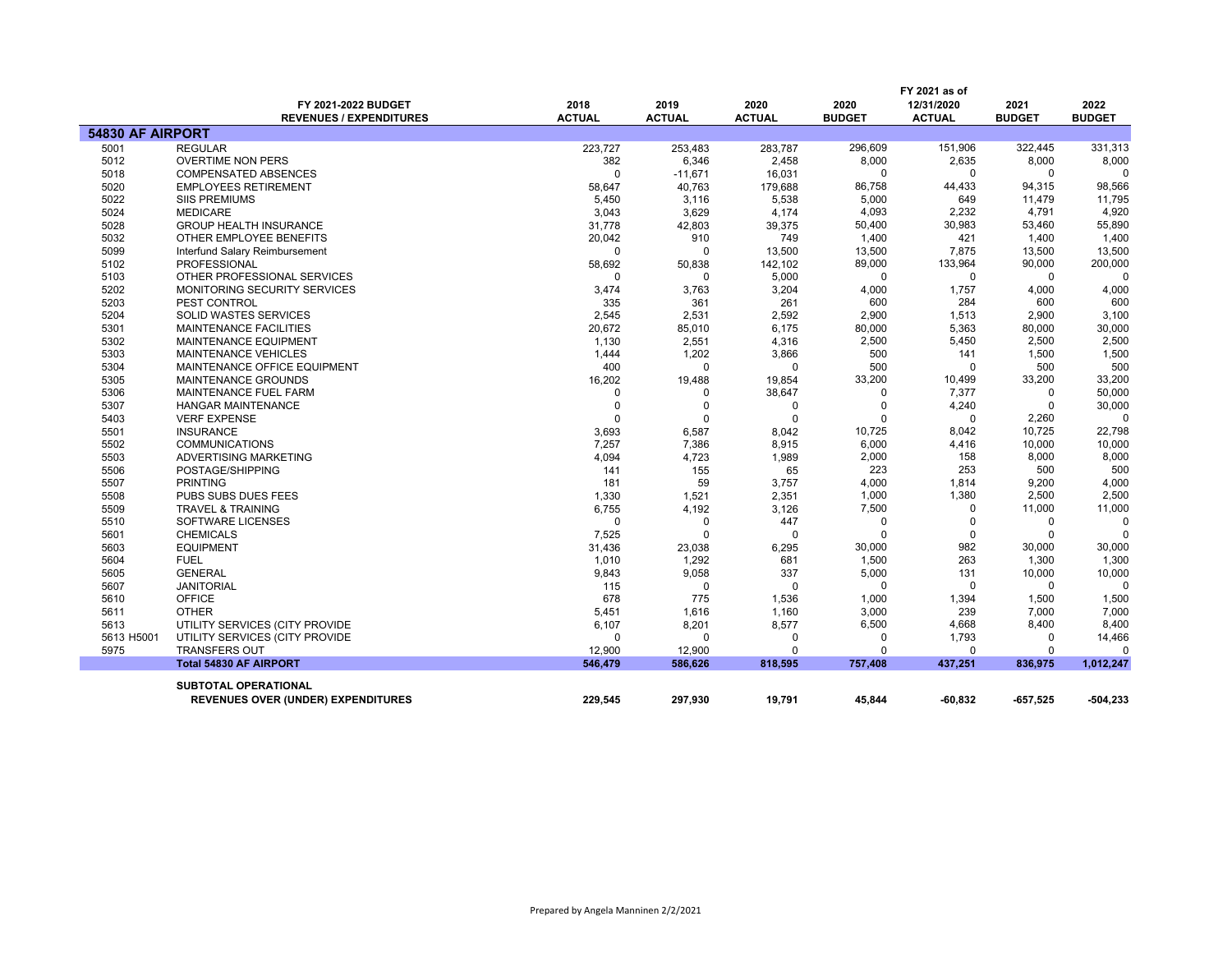|            | FY 2021 as of                                    |               |               |               |                                  |               |               |               |
|------------|--------------------------------------------------|---------------|---------------|---------------|----------------------------------|---------------|---------------|---------------|
|            | FY 2021-2022 BUDGET                              | 2018          | 2019          | 2020          | 2020                             | 12/31/2020    | 2021          | 2022          |
|            | <b>REVENUES / EXPENDITURES</b>                   | <b>ACTUAL</b> | <b>ACTUAL</b> | <b>ACTUAL</b> | <b>BUDGET</b>                    | <b>ACTUAL</b> | <b>BUDGET</b> | <b>BUDGET</b> |
|            |                                                  |               |               |               |                                  |               |               |               |
|            | <b>54043 AF INTERGOVERNMENTAL MATCHING</b>       |               |               |               |                                  |               |               |               |
| 4302       | <b>CARES ACT Operations Fund Supplement</b>      | 0             | 0             | 352,590       | 0                                | 286,079       | 761,950       | 884,581       |
| 4304       | <b>FAA</b>                                       | 2,450,526     | 2,308,068     | 0             | $\mathbf 0$                      | $\mathbf 0$   | $\Omega$      | 964,856       |
| 4341       | <b>NV AVIATION MATCH</b>                         | $\Omega$      | 26,003        | 13,864        | $\Omega$                         | $\Omega$      | $\mathbf 0$   | $\Omega$      |
|            | <b>Total 54043 AF INTERGOVERNMENTAL MATCHING</b> | 2,450,526     | 2,334,071     | 366,453       | $\mathbf{0}$                     | 286,079       | 761,950       | 1,849,437     |
|            |                                                  |               |               |               |                                  |               |               |               |
|            | <b>54830 AF AIRPORT CAPITAL</b>                  |               |               |               |                                  |               |               |               |
| 5905       | <b>IMPR OTHER THAN BUILDINGS</b>                 | $-2,685,514$  | $-2,317,734$  | $\mathbf 0$   | 0                                | 0             | $\mathbf 0$   | $\Omega$      |
| 5905 A1601 | AIRPORT MASTER PLAN                              | 48,500        | 53,000        | $\Omega$      | $\Omega$                         |               | $\Omega$      | $\Omega$      |
| 5905 A1606 | <b>TRANSIENT RAMP DESIGN</b>                     | 21,713        | 0             |               | $\Omega$                         |               | $\Omega$      | $\Omega$      |
| 5905 A1725 | REHAB TRANSIENT APRON-TXWY A                     | 2,429,288     | 18,266        | U             | $\Omega$                         |               | $\Omega$      | $\Omega$      |
| 5905 A1826 | TAXIWAY A REALIGN / RECONST                      | 186,013       | 102,712       | $\Omega$      | $\Omega$                         |               | $\Omega$      | $\Omega$      |
| 5905 A1901 | AIRPORT FUEL FARM IMPROVEMNT                     | $\Omega$      | 62,520        | $\Omega$      | $\Omega$                         |               | $\Omega$      | $\Omega$      |
| 5905 A1926 | FY19 TAXIWAY A REALIGN                           | $\Omega$      | 2,134,236     | U             | $\Omega$                         |               | $\Omega$      | $\Omega$      |
| 5905 A2201 | AIR TRAFFIC CONTROL TOWER                        |               | 0             |               | $\Omega$                         |               | $\Omega$      | 399,180       |
| 5905 A2202 | <b>FUEL FARM</b>                                 | $\Omega$      | $\Omega$      | $\Omega$      | $\Omega$                         |               | $\Omega$      | 925,000       |
| 5905 A2203 | HIGH MAST LIGTING & BEACON                       | $\Omega$      | 0             | $\Omega$      | $\Omega$                         |               | $\Omega$      | 630,000       |
| 5950       | CONTRA CAPITAL OUTLAY                            | $\mathbf 0$   | 0             | $\Omega$      | $\Omega$                         | $\Omega$      | $\Omega$      | $\Omega$      |
|            | <b>Total 54830 AF AIRPORT CAPITAL</b>            | $\mathbf{0}$  | 53,000        | $\mathbf{0}$  | $\mathbf{0}$                     | $\mathbf{0}$  | $\mathbf{0}$  | 1,954,180     |
|            |                                                  |               |               |               |                                  |               |               |               |
|            | <b>54830 AF AIRPORT DEPRECIATION</b>             |               |               |               |                                  |               |               |               |
| 5970       | <b>DEPRECIATION</b>                              | 810.242       | 949.491       | 978.208       | 1,000,000                        | 0             | 1,000,000     | 1,000,000     |
|            | <b>Total 54830 AF AIRPORT DEPRECIATION</b>       | 810,242       | 949,491       | 978,208       | 1,000,000                        | $\mathbf{0}$  | 1,000,000     | 1,000,000     |
|            |                                                  |               |               |               |                                  |               |               |               |
|            | <b>54049 AF OTHER FINANCING</b>                  |               |               |               |                                  |               |               |               |
| 4910       | USE OF FUND BALANCE                              | $\mathbf 0$   | $\mathbf 0$   | $\mathbf 0$   | 1,000,000                        | 0             | 895,575       | 1,608,976     |
|            | <b>Total 54049 AF OTHER FINANCING</b>            | $\mathbf{0}$  | $\mathbf{0}$  | $\mathbf{0}$  | 1,000,000                        | $\mathbf{0}$  | 895,575       | 1,608,976     |
|            |                                                  |               |               |               |                                  |               |               |               |
|            | <b>TOTAL</b>                                     |               |               |               |                                  |               |               |               |
|            | <b>REVENUES OVER (UNDER) EXPENDITURES</b>        | 1,869,829     | 1,629,509     | $-591,965$    | 45,844                           | 225,246       | 0             | 0             |
|            |                                                  |               |               |               |                                  |               |               |               |
|            | <b>BEGINNING BALANCE</b>                         | 19,064,295    | 20,934,123    | 22,563,632    | 22,563,632                       | 21,900,561    | 21,900,561    | 21,004,986    |
|            | <b>PRIOR PERIOD ADJUSTMENT</b>                   |               |               | $-71,106$     |                                  |               |               |               |
|            | <b>ENDING BALANCE</b>                            | 20,934,123    | 22,563,632    | 21,900,561    | 21,609,477                       | 22,125,808    | 21,004,986    | 19,396,010    |
|            |                                                  |               |               |               |                                  |               |               |               |
|            |                                                  |               |               |               | <b>Operating Reserve</b>         |               | 167,395       | 202,449       |
|            |                                                  |               |               |               | <b>Emergency Capital Reserve</b> |               | 250,000       | 250,000       |
|            |                                                  |               |               |               | <b>Includes Assets</b>           |               | 20,587,591    | 18,943,561    |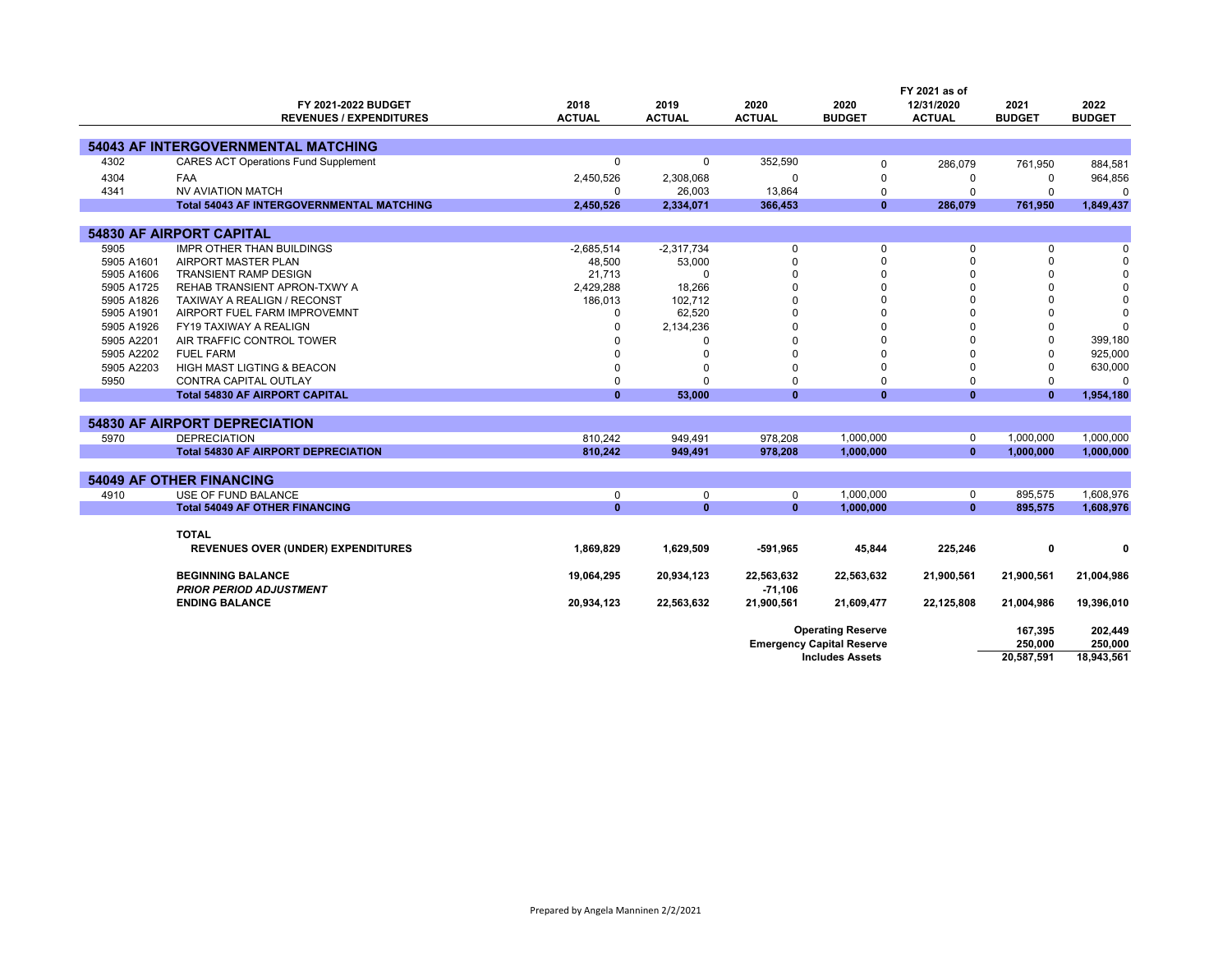## **FY 2021-2022 BUDGET UTILITY FUND SUMMARY**

|                                                                  | 2020<br><b>ACTUAL</b>    | 2020<br><b>BUDGET</b>    | 2021<br><b>BUDGET</b>   | 2022<br><b>BUDGET</b>   |
|------------------------------------------------------------------|--------------------------|--------------------------|-------------------------|-------------------------|
| <b>60 ADMIN UTILITY FUND</b>                                     |                          |                          |                         |                         |
| MISC REVENUE UTITILITY ADMIN                                     | 147,808                  | 15,197                   | 50,446                  |                         |
| TRANSFERS IN FROM UTILITY FUNDS                                  | 3,412,211                | 1,486,763                | 2,973,526               | 3,138,320               |
| ADMIN UTILITY FUND REVENUES                                      | 3,560,019                | 1.501.960                | 3,023,972               | 3,138,320               |
| ADMIN FUND CENTRAL SERVICES                                      | 1,725,038                | 839,585                  | 1,291,792               | 1,353,520               |
| <b>ADMIN FUND EXPENSE</b>                                        | 741,872                  | 412,007                  | 915,944                 | 949,222                 |
| ADMIN FUND BILLING & COLLECTIONS                                 | 635,024                  | 376,250                  | 815,736                 | 835,578                 |
| <b>CAPITAL PROJECTS</b>                                          | 606                      | 27,602                   | 61,412                  |                         |
| ADMIN FUND DEPRECIATION                                          |                          |                          | 500                     |                         |
| <b>ADMIN UTILITY FUND EXPENDITURES</b>                           | 3,102,541                | 1,655,444                | 3,085,384               | 3,138,320               |
| ADMIN FUND REVENUES OVER (UNDER) EXPENDITURES                    | 457.478                  | (153, 484)               | (61, 412)               | $\bf{0}$                |
| <b>61 ELECTRIC FUND</b>                                          |                          |                          |                         |                         |
| ELECT FUND CHARGE FOR SERVICES                                   | 16,848,041               | 8,485,025                | 16,580,000              | 16,397,200              |
| ELECT FUND MISCELLANEOUS                                         | 346,916                  | 49,959                   | 65,000                  |                         |
| TRANSFERS IN VOTER APPROVED CAPITAL FUNDING                      | 90,000                   | 90,000                   | 1,900,000               | 600,000                 |
| <b>ELECT FUND REVENUES</b>                                       | 19,614,238               | 12,094,106               | 18,545,000              | 16,997,200              |
|                                                                  |                          |                          |                         |                         |
| ELECT FUND ELECTRIC CHARGES                                      | 8,706,897                | 4,310,798                | 9,030,624               | 9,386,716               |
| ELECT FUND NON ELECTRIC                                          | 130,979                  | 19,378                   | 189,501                 | 189,745                 |
| ELECT FUND CAPITAL                                               | 5,097,667                | 2,221,603                | 19,067,796              | 3,750,000               |
| ELECT FUND DEPRECIATION                                          | (3,965,549)<br>1,987,246 |                          | 900,000                 | 1,100,000               |
| TRANSFERS OUT TO ADMIN FUND<br><b>ELECTRIC FUND EXPENDITURES</b> | 11,957,240               | 847,455<br>7,399,235     | 1,694,910<br>30.882.831 | 1,788,843<br>16,215,305 |
|                                                                  |                          |                          |                         |                         |
| ELECT FUND REVENUES OVER (UNDER) EXPENDITURES                    | 7,656,998                | 4,694,871                | (12, 337, 831)          | 781,895                 |
| <b>62 WATER FUND</b>                                             |                          |                          |                         |                         |
| <b>INFRASTRUCTURE SALES TAX</b>                                  | 895,405                  | 214,510                  | 600.000                 | 800,000                 |
| WF CHARGE FOR SERVICES                                           | 11,845,742               | 6,035,294                | 9,955,620               | 9,899,800               |
| <b>WF MISCELLANEOUS</b>                                          | 289,559                  | 22,610                   |                         |                         |
| TRANSFERS IN VOTER APPROVED CAPITAL FUNDING                      | 600,000                  | 610,000                  | 610,000                 | 850,000                 |
| USE OF FUNDS BALANCE                                             | 0                        | 3,535,347                | 1,862,077               | 4,583,958               |
| <b>WATER FUND REVENUES</b>                                       | 13,630,705               | 10,417,761               | 13,027,697              | 16,133,758              |
| <b>WATER CHARGES</b>                                             | 5,046,734                | 2,845,983                | 6,195,642               | 6,275,711               |
| WF CAPITAL PROJECTS                                              | 844,070                  | 435,258                  | 2,091,499               | 1,409,600               |
| WATER DEPRECIATION / AMORTIZATION                                | 2,918,522                | $\overline{\phantom{a}}$ | 3,100,000               | 2,950,000               |
| WF DEBT SERVICE                                                  | 664,337                  | 241,999                  | 2,229,997               | 4,556,951               |
| TRANSFERS OUT TO ADMIN FUND                                      | 1,045,919                | 446,029                  | 892,058                 | 941,496                 |
| <b>WATER FUND EXPENDITURES</b>                                   | 10,519,583               | 3,969,268                | 14,509,196              | 16,133,758              |
| <b>WATER FUND REVENUES OVER (UNDER) EXPENDITURES</b>             | 3,111,123                | 6,448,493                | (1,481,499)             | (0)                     |
| <b>63 WASTEWATER FUND</b>                                        |                          |                          |                         |                         |
| <b>WWATER FUND CHARGES FOR SERVICES</b>                          | 1,822,000                | 991,886                  | 1,856,000               | 2,040,000               |
| TRANSFERS IN VOTER APPROVED CAPITAL FUNDING                      | 74,185                   | 340,000                  | 340,000                 | 300,000                 |
| USE OF FUNDS BALANCE                                             |                          | 611,000                  |                         | 616,423                 |
| <b>WASTEWATER FUND REVENUES</b>                                  | 1,896,185                | 1,942,886                | 2,196,000               | 2,956,423               |
|                                                                  |                          | 309.187                  |                         |                         |
| <b>WWATER FUND CHARGES</b><br><b>WWATER FUND CAPITAL</b>         | 1,102,274<br>1,263,014   |                          | 818.034<br>1,129,996    | 891,592<br>1,150,000    |
| <b>WWATER FUND DEPRECIATION</b>                                  | 600,000                  | 7,544                    | 600,000                 | 601,000                 |
| TRANSFERS OUT TO ADMIN FUND                                      | 348,639                  | 148,676                  | 297,352                 | 313,831                 |
| <b>WASTEWATER FUND EXPENDITURES</b>                              | 3,313,927                | 465,407                  | 2,845,382               | 2,956,423               |
|                                                                  |                          |                          | (649, 382)              |                         |
| <b>WASTEWATER FUND REVENUES OVER (UNDER) EXPENDITURES</b>        | (1, 417, 742)            | 1,477,478                |                         | (0)                     |
| <b>64 LANDFILL FUND</b>                                          |                          |                          |                         |                         |
| LANDFILL FUND CHARGE FOR SERVICES                                | 1,240,000                | 556,768                  | 1,272,401               | 1,350,900               |
| LANDFILL FUND RESTRICTED REVENUE                                 | 321,250                  | 132,126                  | 321,250                 | 250,000                 |
| <b>LANDFILL FUND REVENUES</b>                                    | 1,832,059                | 688,894                  | 1,593,651               | 1,600,900               |
| LANDFILL FUND SANITATION                                         | 1,260,000                | 444,961                  | 1,125,000               | 1,173,000               |
| LANDFILL FUND CAPITAL                                            | 544,704                  | 57,803                   | 809,419                 |                         |
| LANDFILL FUND DEPRECIATION                                       | 16,000                   |                          | 16,000                  | 20,000                  |
| TRANSFERS OUT TO ADMIN FUND                                      | 104,592                  | 44,603                   | 89,206                  | 94,150                  |
| <b>LANDFILL FUND EXPENDITURES</b>                                | 1,925,296                | 547,367                  | 2,039,625               | 1,287,150               |
| <b>LANDFILL FUND REVENUES OVER (UNDER) EXPENDITURES</b>          | (93, 237)                | 141,527                  | (445, 974)              | 313,750                 |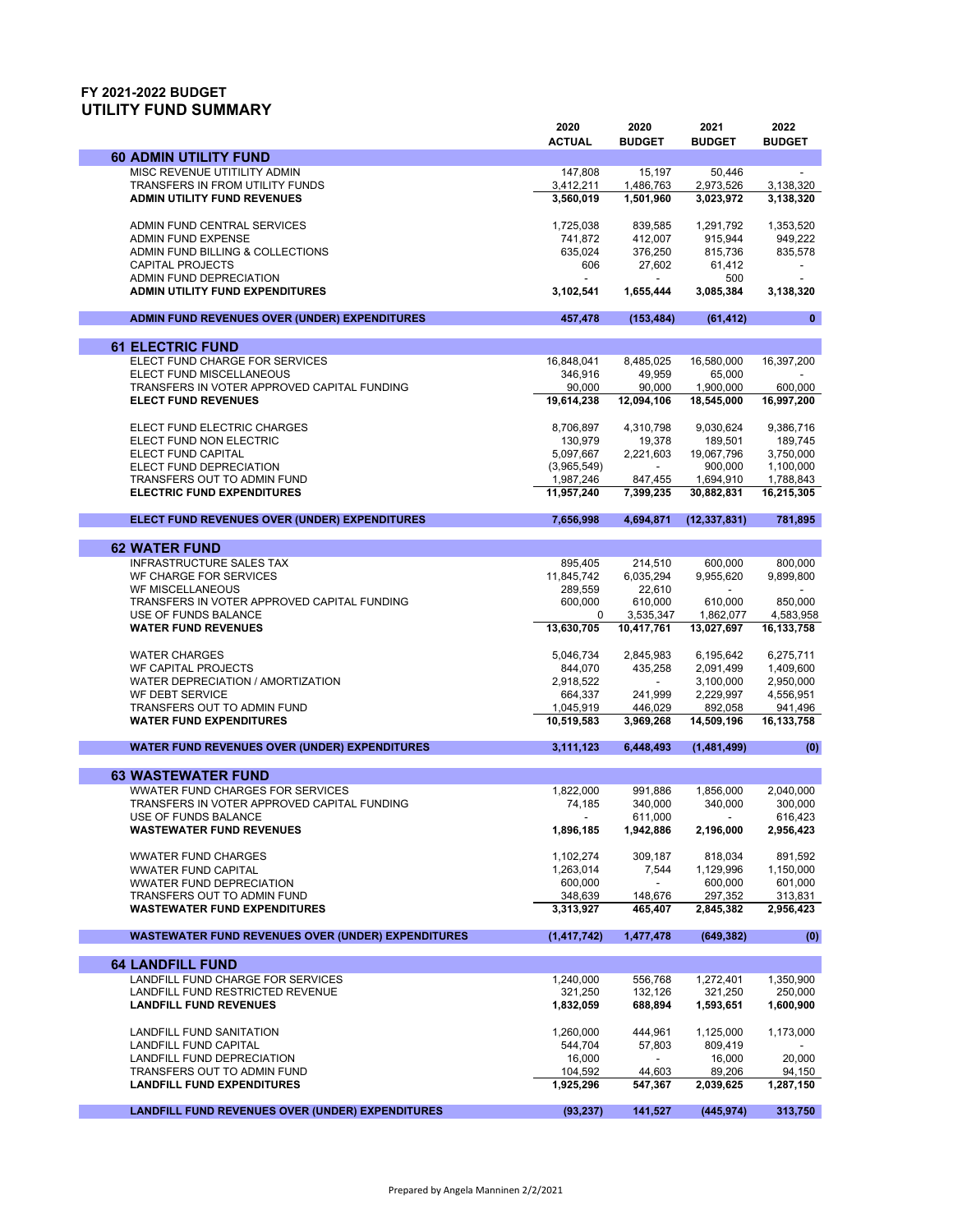|      | FY 2021 as of                                         |                       |                       |                       |                       |                             |                       |                       |
|------|-------------------------------------------------------|-----------------------|-----------------------|-----------------------|-----------------------|-----------------------------|-----------------------|-----------------------|
|      | FY 2021-2022 BUDGET<br><b>REVENUES / EXPENDITURES</b> | 2018<br><b>ACTUAL</b> | 2019<br><b>ACTUAL</b> | 2020<br><b>ACTUAL</b> | 2020<br><b>BUDGET</b> | 12/31/2020<br><b>ACTUAL</b> | 2021<br><b>BUDGET</b> | 2022<br><b>BUDGET</b> |
|      | <b>60 UTILITY ADMININISTRATION FUND</b>               |                       |                       |                       |                       |                             |                       |                       |
|      | <b>1154 RDA UTILITY RESERVE</b>                       | 150,000               | $\mathbf{0}$          | $\mathbf{0}$          | $\mathbf{0}$          | $\mathbf{0}$                | $\bf{0}$              | $\bf{0}$              |
|      |                                                       |                       |                       |                       |                       |                             |                       |                       |
|      | 60047 UF UTIL ADMIN                                   |                       |                       |                       |                       |                             |                       |                       |
| 4425 | <b>UTILITY CHARGES</b>                                | 65,086                | 0                     | $\Omega$              | $\Omega$              | 0                           | 0                     | 0                     |
| 4700 | MISCELLANEOUS REVENUE                                 |                       | 298                   | n                     | $\Omega$              |                             | 0                     |                       |
| 4702 | <b>INSURANCE CLAIMS</b>                               | 85,225                | 1,153                 | ∩                     | 25,000                | 0                           | 25,000                | $\Omega$              |
| 4712 | <b>INTEREST INCOME</b>                                | 7,650                 | 271,158               | 93,514                | 50,892                | 16,124                      | 25,446                |                       |
| 4713 | FAIR MARKET VALUE ADJUSTMENT                          | $\Omega$              | ∩                     | 46,554                |                       | $-2,481$                    | 0                     |                       |
| 4714 | <b>PENALTIES</b>                                      | $-1,567$              | 2,134                 | 3,727                 |                       | 1,550                       | 0                     |                       |
| 4760 | CASH - OVER/SHORT                                     | ŋ                     |                       | 23                    |                       |                             | 0                     |                       |
| 4780 | <b>SALES OF FIXED ASSETS</b>                          | O                     |                       | 3,990                 | ŋ                     | U                           | $\Omega$              |                       |
|      | <b>Total 60047 UF UTIL ADMIN</b>                      | 156,394               | 274,752               | 147,808               | 75,892                | 15,197                      | 50,446                |                       |
|      |                                                       |                       |                       |                       |                       |                             |                       |                       |
|      | <b>60460 UT ADMIN FUND CENTRAL S</b>                  |                       |                       |                       |                       |                             |                       |                       |
| 5018 | <b>COMPENSATED ABSENCES</b>                           | 15,944                | $\Omega$              | $\Omega$              | 25,000                | U                           | 0                     | n                     |
| 5020 | <b>EMPLOYEES RETIREMENT</b>                           | $-569, 139$           | $-69,874$             | 213,267               | ∩                     |                             | $\Omega$              |                       |
| 5030 | <b>UNEMPLOYMENT</b>                                   |                       |                       |                       | 1,000                 |                             | 0                     | $\Omega$              |
| 5032 | OTHER EMPLOYEE BENEFITS                               | $-13,209$             |                       |                       | ∩                     |                             | $\Omega$              |                       |
| 5099 | Interfund Salary Reimbursement                        | O                     | ∩                     | 725,000               | 725,000               | 422,917                     | 725,000               | 775,000               |
| 5102 | <b>PROFESSIONAL</b>                                   | ∩                     | 20,968                | $\Omega$              | O                     | 0                           | 0                     | <sup>0</sup>          |
| 5103 | <b>OTHER</b>                                          | 118,820               | 86,328                | 77,404                |                       |                             |                       |                       |
| 5104 | <b>TECHNICAL</b>                                      | O                     | ∩                     | 195,686               | 250,000               | 3,029                       | 0                     |                       |
| 5403 | <b>VERF EXPENSE</b>                                   | O                     |                       | $\Omega$              | ∩                     | $\Omega$                    | 3,272                 | ∩                     |
| 5501 | <b>INSURANCE</b>                                      | 229,500               | 192,095               | 206,966               | 215,000               | 235,137                     | 250,000               | 255,000               |
| 5507 | <b>PRINTING</b>                                       | 61,950                | 69,175                | 3,195                 | 10,000                | 982                         | 10,000                | 10,000                |
| 5508 | <b>PUBS SUBS DUES FEES</b>                            | 750                   | 1,826                 | 1,000                 | 1,000                 | $\Omega$                    | 1,000                 | 1,000                 |
| 5510 | SOFTWARE LICENSES                                     |                       |                       | 2,520                 | $\Omega$              | 2,520                       | 2,520                 | 62,520                |
| 5511 | <b>INTERFUND EXPENSE</b>                              |                       |                       | 300,000               | 300,000               | 175,000                     | 300,000               | 250,000               |
| 5965 | <b>BAD DEBT EXPENSE</b>                               |                       |                       | ∩                     | 1,000                 | 0                           | 0                     | $\Omega$              |
|      | <b>Total 60460 UT ADMIN FUND CENTRAL S</b>            | $-155,384$            | 300,518               | 1,725,038             | 1,528,000             | 839,585                     | 1,291,792             | 1,353,520             |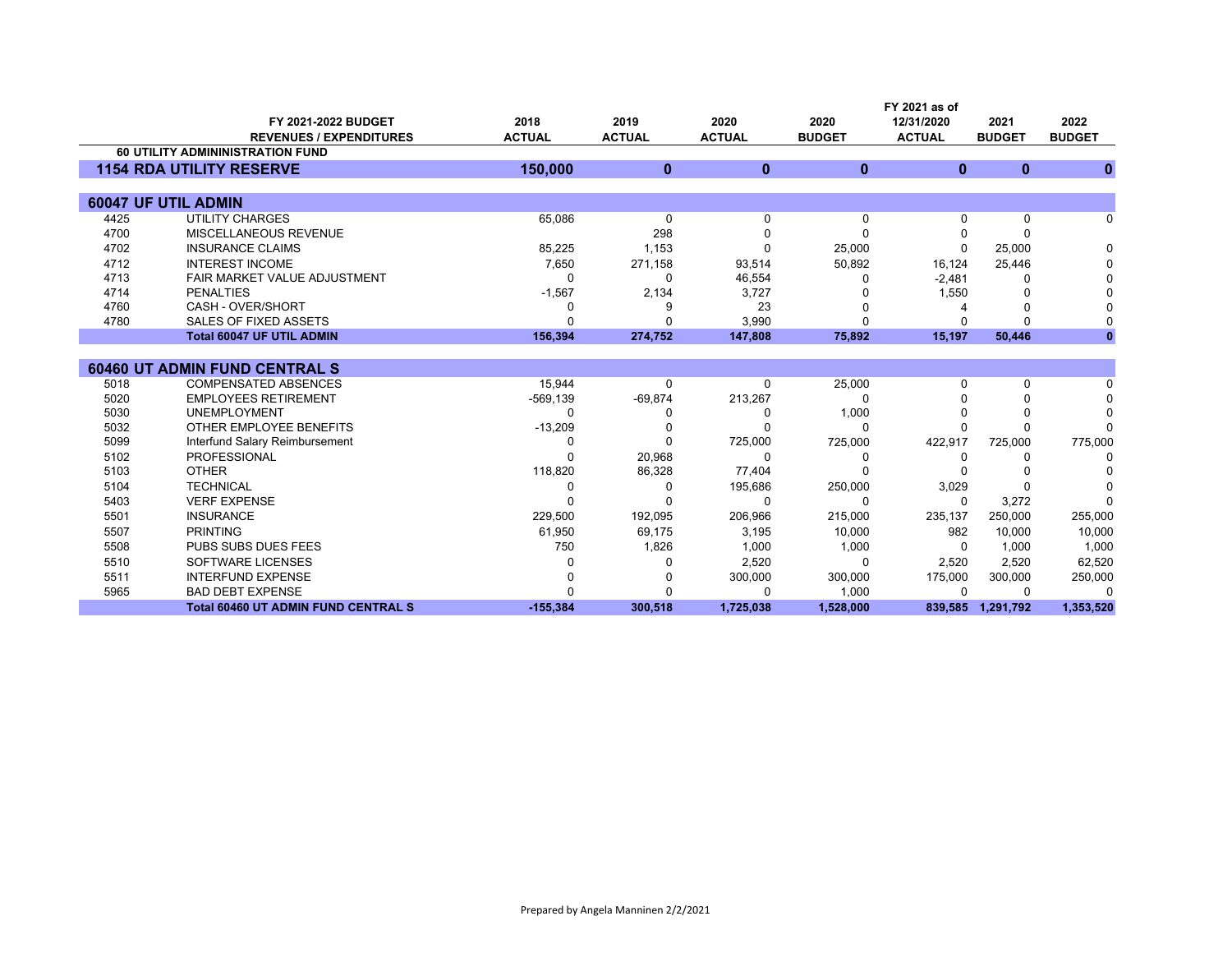|      |                                          |               |               |               | FY 2021 as of |               |               |               |
|------|------------------------------------------|---------------|---------------|---------------|---------------|---------------|---------------|---------------|
|      | <b>FY 2021-2022 BUDGET</b>               | 2018          | 2019          | 2020          | 2020          | 12/31/2020    | 2021          | 2022          |
|      | <b>REVENUES / EXPENDITURES</b>           | <b>ACTUAL</b> | <b>ACTUAL</b> | <b>ACTUAL</b> | <b>BUDGET</b> | <b>ACTUAL</b> | <b>BUDGET</b> | <b>BUDGET</b> |
|      | <b>60640 UT ADMIN FUND EXPENSE</b>       |               |               |               |               |               |               |               |
| 5001 | <b>REGULAR</b>                           | 333,825       | 526,141       | 583,182       | 578,536       | 283.778       | 606,274       | 625,875       |
| 5002 | <b>TEMPORARY</b>                         | 33,150        | $-661$        | 84            | 20,000        | 4,749         | 10,160        | 10,376        |
| 5012 | <b>OVERTIME NON PERS</b>                 |               | 23            |               | 5,000         |               | 5,000         | 5,000         |
| 5018 | <b>COMPENSATED ABSENCES</b>              |               | $-68,811$     | $-91,063$     |               |               |               |               |
| 5020 | <b>EMPLOYEES RETIREMENT</b>              | 94,220        | 131,446       | 165,700       | 169,222       | 77,218        | 177,335       | 186,198       |
| 5022 | <b>SIIS PREMIUMS</b>                     | 7,339         | 6,116         | 8,557         | 8,028         | 470           | 21,584        | 22,281        |
| 5024 | <b>MEDICARE</b>                          | 5,197         | 7,186         | 8,625         | 7,006         | 3,946         | 9,011         | 9,298         |
| 5026 | SOCIAL SECURITY                          |               |               |               | 1,458         | 294           | 630           | 643           |
| 5028 | <b>GROUP HEALTH INSURANCE</b>            | 38,475        | 64,463        | 54,758        | 76,860        | 36,578        | 79,200        | 82,800        |
| 5032 | OTHER EMPLOYEE BENEFITS                  | $-78,850$     | 2,930         | 3,373         | 1,850         | 1,731         | 3,500         | 3,500         |
| 5304 | MAINTENANCE OFFICE EQUIPMENT             |               |               |               | 500           | 0             | 0             | C             |
| 5502 | <b>COMMUNICATIONS</b>                    |               | 0             | 336           |               | 349           | 750           | 750           |
| 5509 | <b>TRAVEL &amp; TRAINING</b>             | 2,581         | 7,295         | 3,390         | 1,000         | 2,715         | 2,000         | 2,000         |
| 5510 | SOFTWARE LICENSES                        |               |               | 4,683         |               | 178           | 0             | 0             |
| 5603 | <b>EQUIPMENT</b>                         |               |               | 817           |               | 0             | 0             |               |
| 5610 | <b>OFFICE</b>                            | 185           | 121           | 30            | 2,300         |               | 500           | 500           |
| 5950 | <b>CONTRA CAPITAL OUTLAY</b>             |               |               | $-606$        |               |               | 0             |               |
|      | <b>Total 60640 UT ADMIN FUND EXPENSE</b> | 436,122       | 676,248       | 741,872       | 871,760       | 412,007       | 915,944       | 949,222       |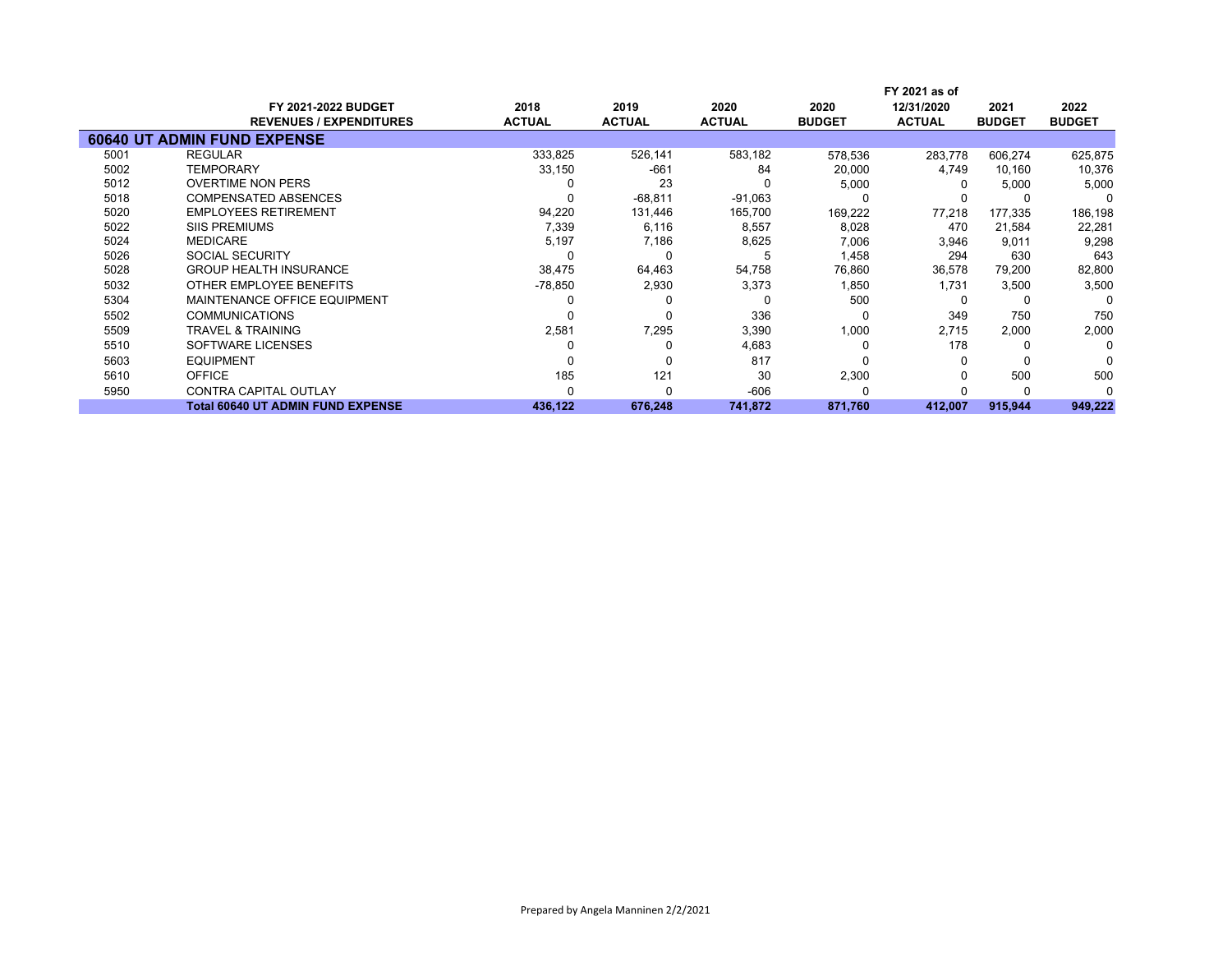|      |                                                |               |               |               |               | FY 2021 as of |                           |               |
|------|------------------------------------------------|---------------|---------------|---------------|---------------|---------------|---------------------------|---------------|
|      | <b>FY 2021-2022 BUDGET</b>                     | 2018          | 2019          | 2020          | 2020          | 12/31/2020    | 2021                      | 2022          |
|      | <b>REVENUES / EXPENDITURES</b>                 | <b>ACTUAL</b> | <b>ACTUAL</b> | <b>ACTUAL</b> | <b>BUDGET</b> | <b>ACTUAL</b> | <b>BUDGET</b>             | <b>BUDGET</b> |
|      | 60685 UT ADMIN FUND BILLING &                  |               |               |               |               |               |                           |               |
| 5001 | <b>REGULAR</b>                                 | 331,094       | 427,099       | 344,533       | 334,571       | 174,707       | 364,203                   | 374,218       |
| 5002 | <b>TEMPORARY</b>                               | 65,774        | 58,663        | 52,046        | 77,250        | 24,779        | 79,568                    | 81,259        |
| 5010 | <b>OVERTIME PERS</b>                           | 1,282         | 720           | 369           | 5.000         | $\Omega$      | 5,000                     | 5,000         |
| 5012 | <b>OVERTIME NON PERS</b>                       | 1,612         | 390           | $\Omega$      | 10,000        | 47            | 10,000                    | 10,000        |
| 5020 | <b>EMPLOYEES RETIREMENT</b>                    | 96,254        | 105,252       | 107,994       | 97,862        | 53,932        | 106,528                   | 111,330       |
| 5022 | <b>SIIS PREMIUMS</b>                           | 10,228        | 6,771         | 7,972         | 11,248        | 1,828         | 9,241                     | 9,301         |
| 5024 | <b>MEDICARE</b>                                | 5,342         | 5,930         | 5,801         | 5,832         | 2,882         | 6,652                     | 6,822         |
| 5026 | <b>SOCIAL SECURITY</b>                         | 1,510         | 3,236         | 2,682         | 2,515         | 820           | 4,933                     | 5,038         |
| 5028 | <b>GROUP HEALTH INSURANCE</b>                  | 51,928        | 65,123        | 52,500        | 63,000        | 38,250        | 66,000                    | 69,000        |
| 5102 | <b>PROFESSIONAL</b>                            | 0             | 1,025         | 0             | 2,000         | $\Omega$      | 2,000                     | 2,000         |
| 5303 | <b>MAINTENANCE VEHICLES</b>                    | 881           | 2,903         | 233           | 1,500         | 216           | 1,500                     | 1,500         |
| 5304 | MAINTENANCE OFFICE EQUIPMENT                   | $\Omega$      | $\Omega$      | $\Omega$      | 500           | $\Omega$      | 500                       | 500           |
| 5401 | <b>RENTAL EQUIPMENT</b>                        | $\Omega$      | $\Omega$      | 2,353         | $\Omega$      | 739           | 750                       | 750           |
| 5502 | <b>COMMUNICATIONS</b>                          | 497           | 814           | 2,180         | 750           | 1,980         | 3,100                     | 3,100         |
| 5506 | POSTAGE/SHIPPING                               | 6,239         | 5,573         | 2,568         | 7,761         | 2,800         | 7,761                     | 7,761         |
| 5507 | <b>PRINTING</b>                                | 24,547        | 51,095        | 41,855        | 117,500       | 36,444        | 117,500                   | 117,500       |
| 5508 | <b>PUBS SUBS DUES FEES</b>                     | 2,734         | 1,480         | 47            | 1,000         | 26,410        | 1.000                     | 1,000         |
| 5509 | <b>TRAVEL &amp; TRAINING</b>                   | 0             | $\Omega$      | $\Omega$      | 1,000         | $\Omega$      | 1,000                     | 1,000         |
| 5510 | SOFTWARE LICENSES                              | 6,349         | 6,753         | 6,867         | 15,500        | 7,211         | 15,500                    | 15,500        |
| 5603 | <b>EQUIPMENT</b>                               | 36            | 2,720         | $\Omega$      | 5,000         | $\Omega$      | 5,000                     | 5,000         |
| 5604 | <b>FUEL</b>                                    | 452           | 97            | <sup>0</sup>  | 500           | 0             | 500                       | 500           |
| 5610 | <b>OFFICE</b>                                  | 587           | 665           | 909           | 1,000         | 274           | 1,000                     | 1,000         |
| 5611 | <b>OTHER SUPPLIES</b>                          | 440           | $-43,075$     | 9             | 1,500         | 801           | 1,500                     | 1,500         |
| 5614 | UNIFORM (ALLOWANCES BOOT)                      | 4,037         | 3,745         | 4,107         | 5,000         | 2,131         | 5,000                     | 5,000         |
|      | <b>Total 60685 UT ADMIN FUND BILLING &amp;</b> | 611,822       | 706,980       | 635,024       | 767,789       | 376,250       | 815,736                   | 835,578       |
|      |                                                |               |               |               |               |               |                           |               |
|      | <b>SUBTOTAL OPERATIONAL</b>                    |               |               |               |               |               |                           |               |
|      | <b>REVENUES OVER (UNDER) EXPENDITURES</b>      | -586.166      | $-1,408,994$  | $-2,954,127$  | $-3,091,657$  |               | $-1,612,645$ $-2,973,026$ | $-3,138,320$  |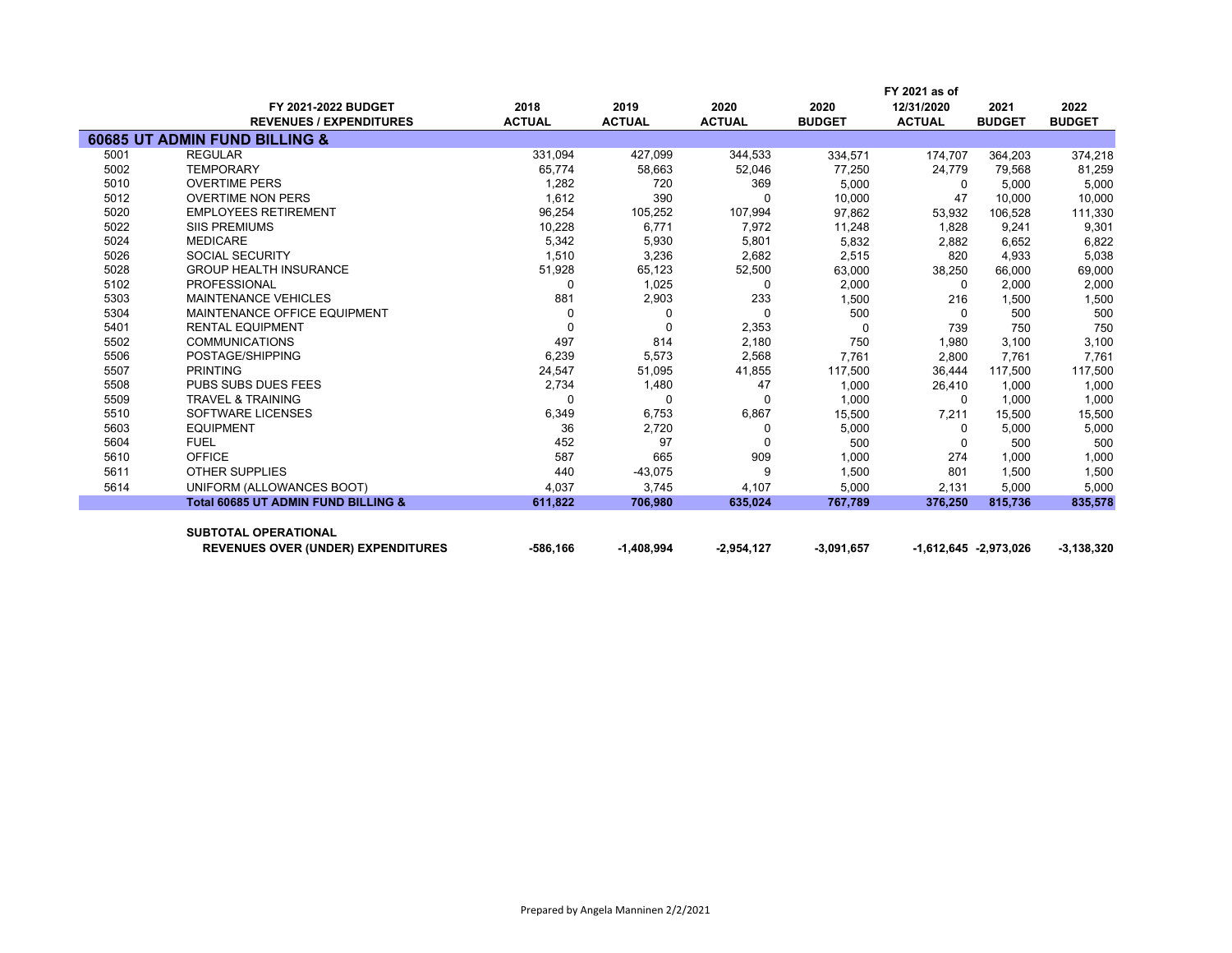|            |                                               |               |               |               | FY 2021 as of |               |                     |               |
|------------|-----------------------------------------------|---------------|---------------|---------------|---------------|---------------|---------------------|---------------|
|            | <b>FY 2021-2022 BUDGET</b>                    | 2018          | 2019          | 2020          | 2020          | 12/31/2020    | 2021                | 2022          |
|            | <b>REVENUES / EXPENDITURES</b>                | <b>ACTUAL</b> | <b>ACTUAL</b> | <b>ACTUAL</b> | <b>BUDGET</b> | <b>ACTUAL</b> | <b>BUDGET</b>       | <b>BUDGET</b> |
|            | <b>60900 UT CAPITAL PROJECTS</b>              |               |               |               |               |               |                     |               |
| 5902 U1901 | CITY SHOP UTIL ADM BLDG REFURB                | 0             | 42,982        | 606           | 57.018        | 27,602        | 56,412              |               |
| 5902 U1902 | CITY SHOPS UTIL ADM COVERED PR                |               | 0             |               | 5,000         | 0             | 5,000               |               |
| 5903       | <b>VEHICLES</b>                               | 900,242       | 467,752       |               |               |               | 0                   |               |
| 5904       | <b>EQUIPMENT</b>                              | 0             | 0             |               |               |               | 0                   |               |
| 5905       | <b>IMPR OTHER THAN BUILDINGS</b>              | $-1,201,060$  | $-569,526$    |               |               |               | 0                   |               |
| 5905 E1802 | AZ ST RECON PRJT-UTILITIES                    | 349,225       | 0             |               |               |               | 0                   |               |
| 5905 PW181 | <b>IMPR OTHER THAN BUILDINGS</b>              | 4,500         | O             |               |               |               | 0                   |               |
| 5905 PW182 | <b>City Shops Generator</b>                   | 0             | 58,792        |               |               |               | <sup>0</sup>        |               |
|            | <b>Total 60900 UT CAPITAL PROJECTS</b>        | 52,907        | $\bf{0}$      | 606           | 62,018        | 27,602        | 61,412              | $\mathbf{0}$  |
|            |                                               |               |               |               |               |               |                     |               |
|            | <b>60685 UT ADMIN FUND DEPRECIATION</b>       |               |               |               |               |               |                     |               |
| 5970       | <b>DEPRECIATION</b>                           | 3,528         | 294           | 0             | 500           | 0             | 500                 | 0             |
|            | <b>Total 60685 UT ADMIN FUND DEPRECIATION</b> | 3.528         | 294           | $\bf{0}$      | 500           | $\mathbf{0}$  | 500                 | $\mathbf{0}$  |
|            |                                               |               |               |               |               |               |                     |               |
|            | <b>60049 UT ADMIN OTHER FINANCIN</b>          |               |               |               |               |               |                     |               |
| 4902       | <b>TRANSFERS IN FROM UTILITY FUNDS</b>        | 1,500,000     | 3,212,248     | 3,412,211     | 3,486,396     | 1,486,763     | 2,973,526           | 3,138,320     |
| 4910       | USE OF FUND BALANCE                           | n             | 0             | n             | $-394.500$    |               | 0                   | <sup>n</sup>  |
|            | <b>Total 60049 UT ADMIN OTHER FINANCIN</b>    | 1,500,000     | 3,212,248     | 3,412,211     | 3,091,896     |               | 1,486,763 2,973,526 | 3,138,320     |
|            |                                               |               |               |               |               |               |                     |               |
|            | <b>60980 UT ADMIN TRANSFER OUT</b>            |               |               |               |               |               |                     |               |
| 5975       | <b>TRANSFERS OUT</b>                          | 1,025,004     | 1,025,000     | 0             | 0             | 0             | 0                   | 0             |
|            | <b>Total 60980 UT ADMIN TRANSFER OUT</b>      | 1,025,004     | 1,025,000     | $\bf{0}$      | $\mathbf{0}$  | $\mathbf{0}$  | $\mathbf{0}$        | $\mathbf{0}$  |
|            |                                               |               |               |               |               |               |                     |               |
|            | <b>REVENUES OVER (UNDER) EXPENDITURES</b>     | $-167,605$    | 777,960       | 457,478       | $-62,278$     | $-153,484$    | $-61,412$           | 0             |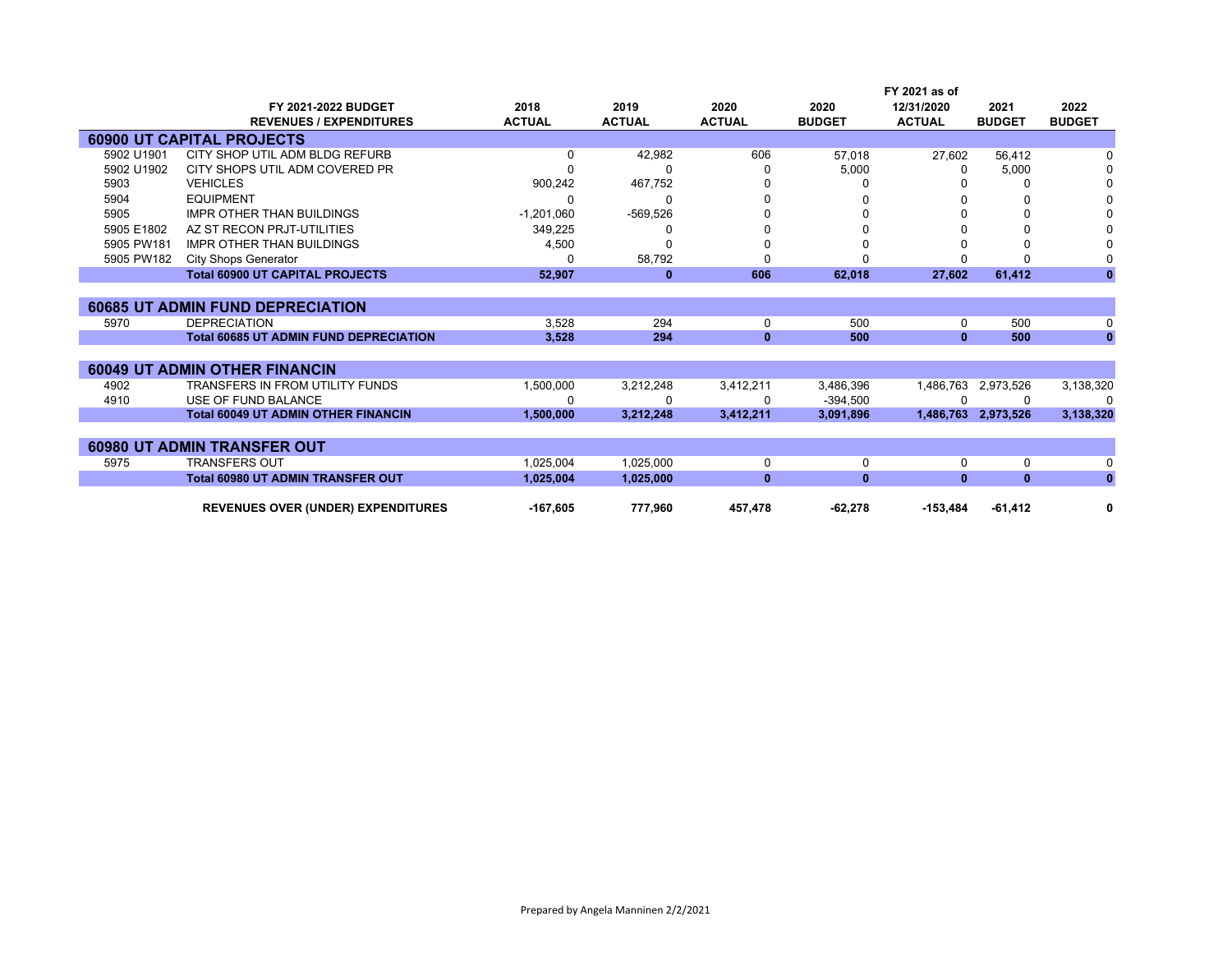|      |                                                   |               |               |               |               | FY 2021 as of |               |               |
|------|---------------------------------------------------|---------------|---------------|---------------|---------------|---------------|---------------|---------------|
|      | <b>FY 2021-2022 BUDGET</b>                        | 2018          | 2019          | 2020          | 2020          | 12/31/2020    | 2021          | 2022          |
|      | <b>REVENUES / EXPENDITURES</b>                    | <b>ACTUAL</b> | <b>ACTUAL</b> | <b>ACTUAL</b> | <b>BUDGET</b> | <b>ACTUAL</b> | <b>BUDGET</b> | <b>BUDGET</b> |
|      | <b>61 ELECTRIC FUND</b>                           |               |               |               |               |               |               |               |
|      | <b>61044 ELECT FUND CHARGE FOR SERVICES</b>       |               |               |               |               |               |               |               |
| 4425 | UTILITY CHARGES                                   | $\Omega$      |               | 50            | 0             |               | <sup>0</sup>  |               |
| 4426 | <b>ELECTRIC CHARGES</b>                           | 16,082,505    | 16,511,201    | 16,693,384    | 17,000,000    | 8,382,033     | 16,500,000    | 16,187,200    |
| 4428 | ELECTRICAL HOOK-UP FEES                           | 120,750       | 194,750       | 154,608       | 20,000        | 102,993       | 80,000        | 210,000       |
|      | <b>Total 61044 ELECT FUND CHARGE FOR SERVICES</b> | 16,203,255    | 16,705,951    | 16,848,041    | 17,020,000    | 8,485,025     | 16,580,000    | 16,397,200    |
|      |                                                   |               |               |               |               |               |               |               |
|      | <b>61047 ELECT FUND MISCELLANEOUS</b>             |               |               |               |               |               |               |               |
| 4700 | MISCELLANEOUS REVENUE                             | 0             | $-73.112$     | 13,548        | 0             | 11,086        | 0             |               |
| 4712 | <b>INTEREST INCOME</b>                            | $\Omega$      | 185           | 167,851       | 0             | 31,882        |               | 0             |
| 4713 | <b>FAIR MARKET VALUE ADJUSTMENT</b>               | <sup>0</sup>  |               | 69.228        | <sup>0</sup>  | $-4,906$      |               | 0             |
| 4714 | <b>PENALTIES</b>                                  | 131,841       | 133,238       | 90,993        | 145,000       | 317           | 65,000        |               |
| 4760 | CASH - OVER/SHORT                                 | 0             | $-623$        | $-23$         |               | $-581$        |               |               |
| 4780 | SALES OF FIXED ASSETS                             | <sup>0</sup>  | 19,475        | 5,320         | <sup>0</sup>  | 12,160        |               |               |
|      | <b>Total 61047 ELECT FUND MISCELLANEOUS</b>       | 131,841       | 79,164        | 346,916       | 145,000       | 49,959        | 65,000        |               |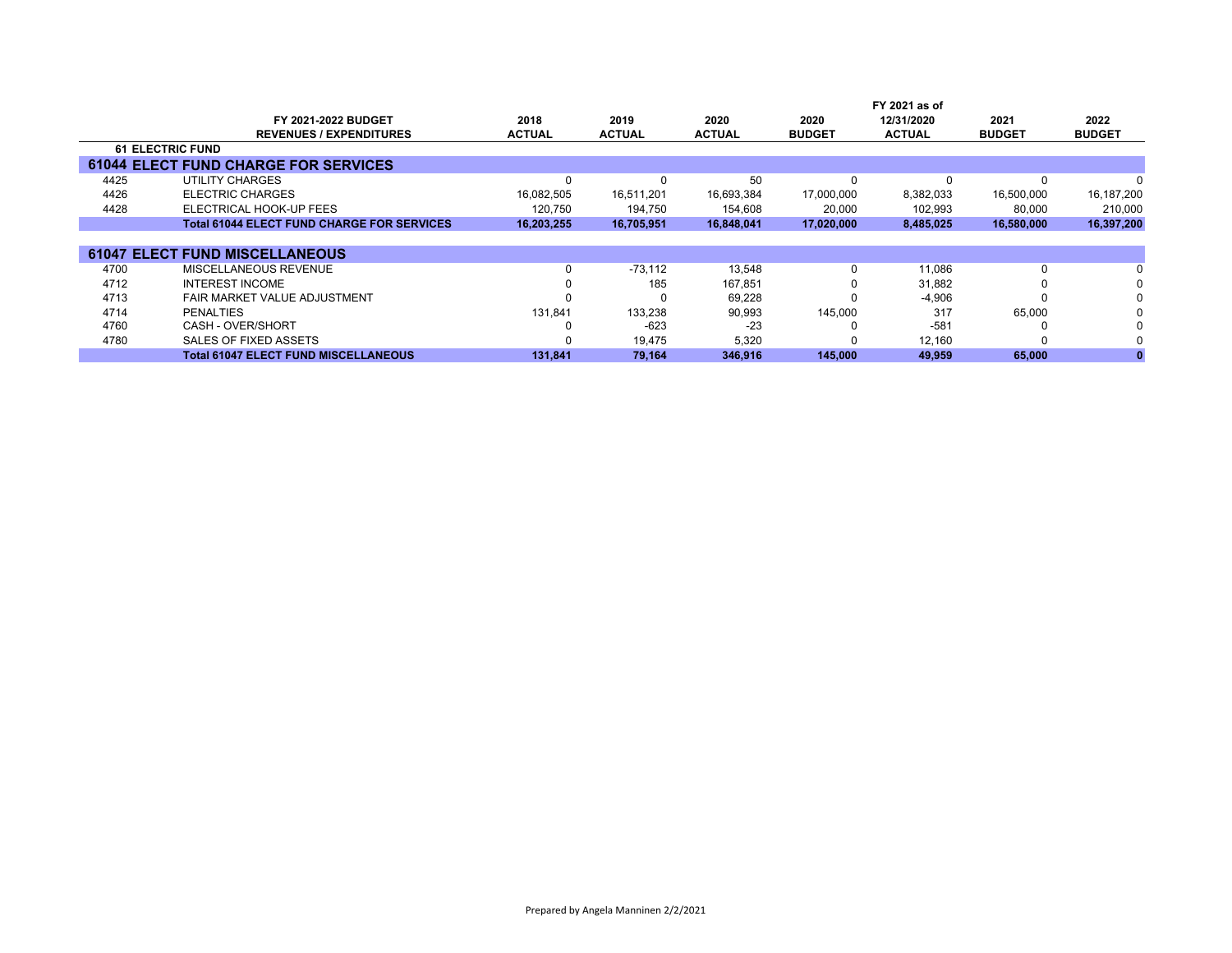|      | FY 2021 as of                                  |               |               |               |               |               |               |               |
|------|------------------------------------------------|---------------|---------------|---------------|---------------|---------------|---------------|---------------|
|      | FY 2021-2022 BUDGET                            | 2018          | 2019          | 2020          | 2020          | 12/31/2020    | 2021          | 2022          |
|      | <b>REVENUES / EXPENDITURES</b>                 | <b>ACTUAL</b> | <b>ACTUAL</b> | <b>ACTUAL</b> | <b>BUDGET</b> | <b>ACTUAL</b> | <b>BUDGET</b> | <b>BUDGET</b> |
|      | <b>61650 ELECT FUND ELECTRIC CHARGES</b>       |               |               |               |               |               |               |               |
| 5001 | <b>REGULAR</b>                                 | 996.761       | 987.919       | 987.125       | 1,104,667     | 471.678       | 1,134,809     | 1,364,032     |
| 5010 | <b>OVERTIME PERS</b>                           | 44,004        | 49,372        | 47,934        | 50,000        | 36,112        | 50,000        | 50,000        |
| 5012 | <b>OVERTIME NON PERS</b>                       | 69,898        | 134,278       | 124,532       | 55,000        | 60,542        | 110,000       | 110,000       |
| 5018 | <b>COMPENSATED ABSENCES</b>                    | $\Omega$      | $-100,708$    | 129,029       | 0             | $\Omega$      | 0             | $\Omega$      |
| 5020 | <b>EMPLOYEES RETIREMENT</b>                    | 272,820       | 213,112       | 559,875       | 323,115       | 141,293       | 331,932       | 382,000       |
| 5022 | <b>SIIS PREMIUMS</b>                           | 19,025        | 9,659         | 13,357        | 23,474        | 239           | 40,217        | 48,373        |
| 5024 | <b>MEDICARE</b>                                | 15,190        | 17,470        | 16,916        | 17,456        | 8,150         | 18,701        | 22,023        |
| 5028 | <b>GROUP HEALTH INSURANCE</b>                  | 104,578       | 127,755       | 102,900       | 138,600       | 68,861        | 144,540       | 164,910       |
| 5032 | OTHER EMPLOYEE BENEFITS                        | $-7,818$      | $-1,155$      | 3,854         | 2,407         | $\Omega$      | 0             | 4,000         |
| 5102 | PROFESSIONAL                                   | 60,112        | 71,957        | 50,223        | 60,000        | 19,618        | 50,000        | 150,000       |
| 5103 | <b>OTHER</b>                                   | 1,758         | 373           | $\Omega$      | $\mathbf 0$   | $\Omega$      | 0             | 0             |
| 5104 | <b>TECHNICAL</b>                               | $\Omega$      | $\Omega$      | 165,807       | 200,000       | 8,351         | 50,000        | 100,000       |
| 5204 | <b>SOLID WASTES SERVICES</b>                   | 2,855         | 6,082         | 4,936         | 4,130         | 2,335         | 4,130         | 4,130         |
| 5301 | <b>MAINTENANCE FACILITIES</b>                  | 636,641       | 673,126       | 396,481       | 790,731       | 116,450       | 640,000       | 640,000       |
| 5302 | <b>MAINTENANCE EQUIPMENT</b>                   | 29,800        | 2,266         | 2,144         | 5,000         | $\Omega$      | $\Omega$      | $\Omega$      |
| 5303 | <b>MAINTENANCE VEHICLES</b>                    | 64,460        | 33,848        | 52,493        | 36,012        | 8,516         | 28,800        | 28,800        |
| 5401 | <b>RENTAL EQUIPMENT</b>                        |               | 865           | 2,898         | 8,000         | 4,850         | 8,000         | 8,000         |
| 5403 | <b>VERF EXPENSE</b>                            |               | U             | $\Omega$      | U             | <sup>0</sup>  | 108,133       | $\Omega$      |
| 5502 | <b>COMMUNICATIONS</b>                          | 14,634        | 14,552        | 14,354        | 12,000        | 5,606         | 15,000        | 15,000        |
| 5504 | ELECTRICITY (UTILITY ONLY)                     | 6,544,455     | 5,450,586     | 5,687,008     | 6,200,000     | 3,303,077     | 6,000,000     | 6,000,000     |
| 5506 | POSTAGE/SHIPPING                               | 2,209         | 976           | 710           | 1,000         | 476           | 1,000         | 1,000         |
| 5507 | <b>PRINTING</b>                                | <sup>0</sup>  | <sup>0</sup>  | 8,828         | 7,200         | 4,090         | 9,000         | 9,000         |
| 5508 | PUBS SUBS DUES FEES                            | 10,674        | 7,125         | 8,455         | 15,082        | 9             | 10,000        | 10,000        |
| 5509 | <b>TRAVEL &amp; TRAINING</b>                   | 4,230         | 1,454         | 1.719         | 12,000        |               | 10,000        | 10,000        |
| 5510 | <b>SOFTWARE LICENSES</b>                       | 8,750         | 5,968         | 6,894         | 20,232        | 6,507         | 15,000        | 15,000        |
| 5603 | <b>EQUIPMENT</b>                               | 42,970        | 69,179        | 6             | 12,449        | $\Omega$      | 12,449        | 12,449        |
| 5604 | <b>FUEL</b>                                    | 10,768        | 11,070        | 15,687        | 9,000         | 5,089         | 13,000        | 13,000        |
| 5609 | <b>NATURAL GAS</b>                             | $\Omega$      | $\Omega$      |               | 440           | <sup>0</sup>  | $\Omega$      | $\Omega$      |
| 5610 | <b>OFFICE</b>                                  | 2,827         | 2,061         |               | 2,000         | 69            | 2,000         | 2,000         |
| 5614 | UNIFORM (ALLOWANCES BOOT)                      | 20,999        | 26,228        | 22,502        | 20,000        | 11,734        | 23,000        | 23,000        |
| 5904 | <b>EQUIPMENT</b>                               | 267,289       | 147,758       | 280,231       | 311,347       | 27,149        | 200,913       | 200,000       |
|      | <b>Total 61650 ELECT FUND ELECTRIC CHARGES</b> | 9,239,888     | 7,963,176     | 8,706,897     | 9,441,342     | 4,310,798     | 9,030,624     | 9,386,716     |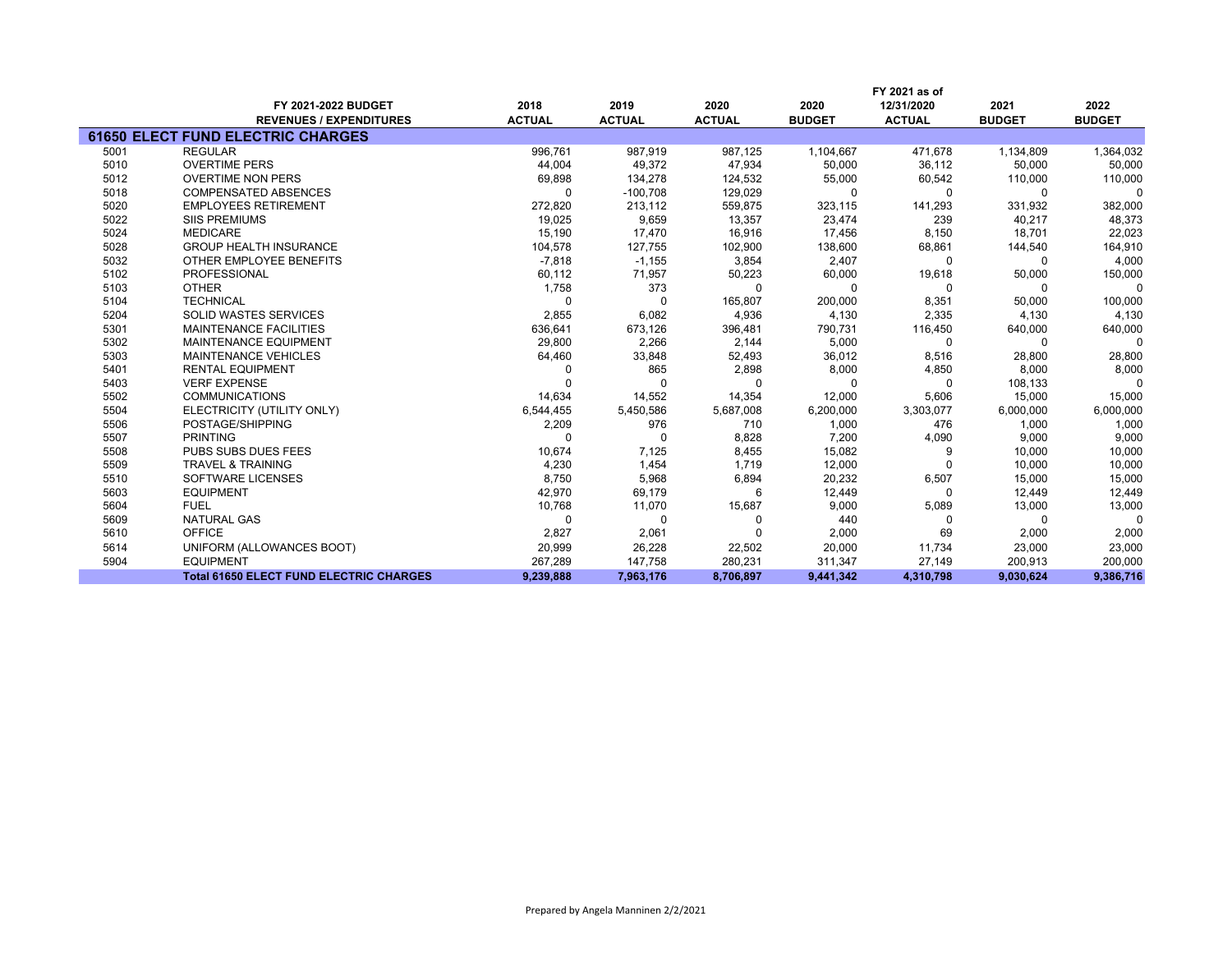|      |                                             |               |               |               |               | FY 2021 as of |               |               |
|------|---------------------------------------------|---------------|---------------|---------------|---------------|---------------|---------------|---------------|
|      | FY 2021-2022 BUDGET                         | 2018          | 2019          | 2020          | 2020          | 12/31/2020    | 2021          | 2022          |
|      | <b>REVENUES / EXPENDITURES</b>              | <b>ACTUAL</b> | <b>ACTUAL</b> | <b>ACTUAL</b> | <b>BUDGET</b> | <b>ACTUAL</b> | <b>BUDGET</b> | <b>BUDGET</b> |
|      | <b>61655 ELECT FUND NON ELECTRIC</b>        |               |               |               |               |               |               |               |
| 5001 | <b>REGULAR</b>                              |               | 106,466       | 309           | <sup>0</sup>  |               | 5,095         | 5,236         |
| 5018 | <b>COMPENSATED ABSENCES</b>                 |               |               | 8,064         |               |               |               |               |
| 5020 | <b>EMPLOYEES RETIREMENT</b>                 |               | 26,279        | 121           |               |               | 1,490         | 1,558         |
| 5022 | <b>SIIS PREMIUMS</b>                        |               | 905           |               |               |               | 181           | 186           |
| 5024 | <b>MEDICARE</b>                             | 1,000         | 1,542         |               |               |               | 75            | 76            |
| 5028 | <b>GROUP HEALTH INSURANCE</b>               |               | 11.448        |               |               |               | 660           | 690           |
| 5301 | <b>MAINTENANCE FACILITIES</b>               | 0             | 182,470       | 117,130       | 302,696       | 11,823        | 150,000       | 150,000       |
| 5302 | <b>MAINTENANCE EQUIPMENT</b>                | 735           | 40,587        | 5,346         | 7,073         | 7,555         | 32,000        | 32,000        |
| 5303 | <b>MAINTENANCE VEHICLES</b>                 | 177,012       | 357           |               |               |               |               |               |
| 5502 | <b>COMMUNICATIONS</b>                       |               | 225           |               |               |               |               |               |
|      | <b>Total 61655 ELECT FUND NON ELECTRIC</b>  | 178,747       | 370,278       | 130,979       | 309,769       | 19,378        | 189,501       | 189,745       |
|      | <b>61685 ELECT FUND BILLING COLLECTIONS</b> |               |               |               |               |               |               |               |
| 5018 | <b>COMPENSATED ABSENCES</b>                 | 0             | 106,466       | 64,515        | 0             |               | $\Omega$      |               |
| 5303 | <b>MAINTENANCE VEHICLES</b>                 |               |               | 116           |               |               |               |               |
|      | <b>Total 61685 ELECT FUND BILLING COLL</b>  | $\mathbf{0}$  | 106,466       | 64,630        | $\mathbf{0}$  | $\bf{0}$      | $\mathbf{0}$  |               |
|      | <b>SUBTOTAL OPERATIONAL</b>                 |               |               |               |               |               |               |               |
|      | <b>REVENUES OVER (UNDER) EXPENDITURES</b>   | 6,916,462     | 8,345,195     | 8,292,452     | 7,413,889     | 4,204,807     | 7,424,875     | 6,820,738     |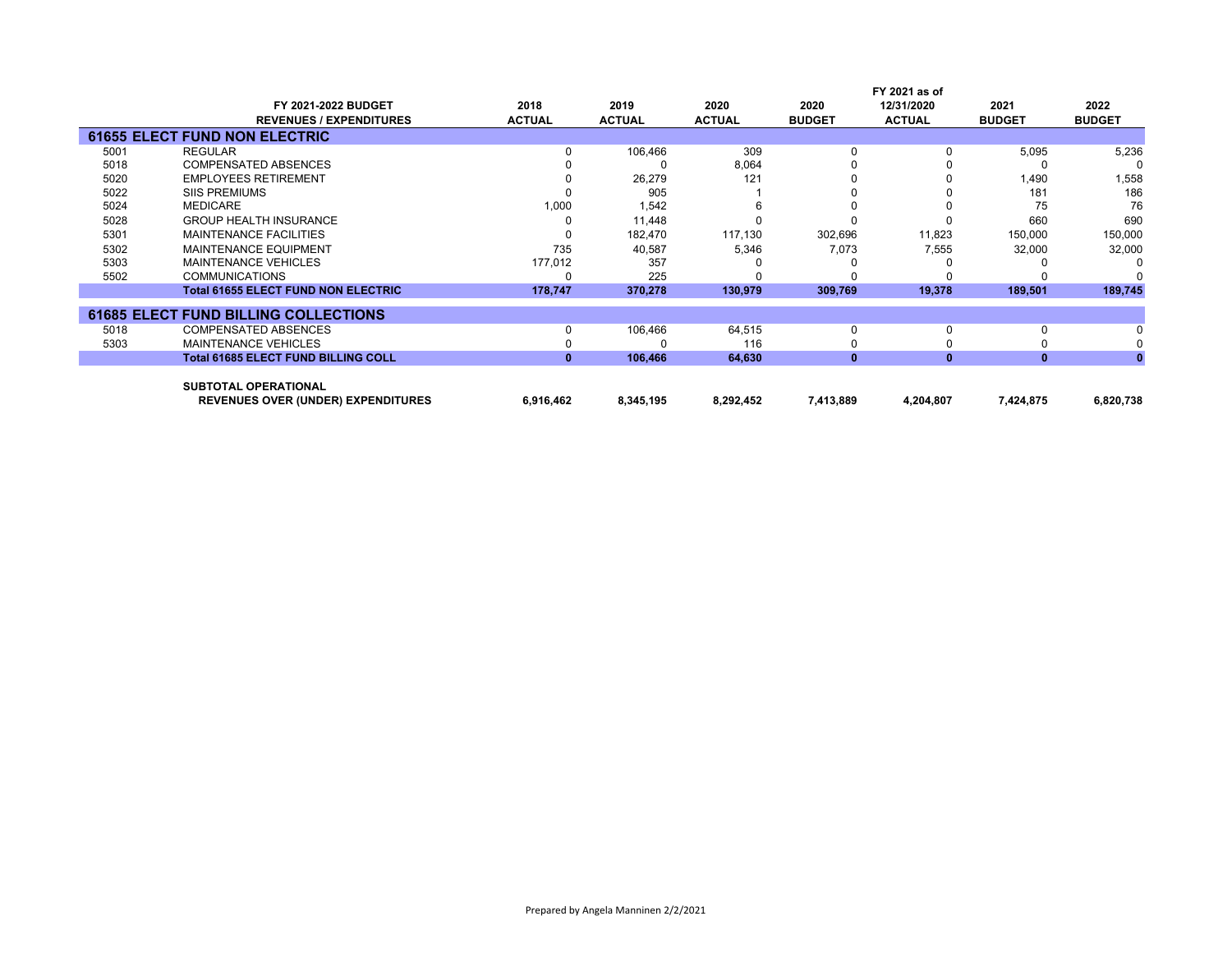|            |                                       |               |               |               |               | FY 2021 as of |               |               |
|------------|---------------------------------------|---------------|---------------|---------------|---------------|---------------|---------------|---------------|
|            | FY 2021-2022 BUDGET                   | 2018          | 2019          | 2020          | 2020          | 12/31/2020    | 2021          | 2022          |
|            | <b>REVENUES / EXPENDITURES</b>        | <b>ACTUAL</b> | <b>ACTUAL</b> | <b>ACTUAL</b> | <b>BUDGET</b> | <b>ACTUAL</b> | <b>BUDGET</b> | <b>BUDGET</b> |
|            | <b>61900 ELECT FUND CAPITAL</b>       |               |               |               |               |               |               |               |
| 5904       | <b>EQUIPMENT</b>                      | $\mathbf 0$   | $\mathbf 0$   | 217,352       | 217,370       | $\Omega$      | $\Omega$      |               |
| 5904 E2012 | <b>EQUIPMENT FORKLIFT</b>             | $\mathbf 0$   | $\Omega$      | 0             | 175,282       | 0             | 175,282       |               |
| 5905       | <b>IMPR OTHER THAN BUILDINGS</b>      | $-3,216,423$  | $-4,806,728$  | $\Omega$      | $\Omega$      | O             |               |               |
| 5905 E1802 | ARIZONA ST RECONST PROJECT            | $\Omega$      | 288,198       | O             | $\Omega$      | O             |               |               |
| 5905 E1809 | <b>4KV OVERHEAD LINE INSULATOR</b>    | $\Omega$      | 86,807        | $\Omega$      | $\Omega$      | $\Omega$      |               |               |
| 5905 E1901 | FEEDER 63 TO SUBSTATION 3 TIE         |               | 147,940       | $\Omega$      | 252,060       | $\Omega$      | 252,060       |               |
| 5905 E1902 | FEEDER 53 REPLACEMENT                 | $\Omega$      | 323,712       | $\Omega$      | 176,288       | $\Omega$      | 176,288       |               |
| 5905 E1903 | FEEDERS ON AVE G & NEW MEXICO         | $\Omega$      | 669,153       | 166,429       | 205,847       | $\Omega$      | $\Omega$      |               |
| 5905 E1904 | FEEDERS ON AZ, NV TO UTAH             | $\Omega$      | 228,045       | 0             | $\mathbf 0$   | $\Omega$      | $\Omega$      |               |
| 5905 E1905 | FEEDER 64-TEMPLE ROCK REROUTE         | $\Omega$      | 55,869        | O             | 94,131        | $\Omega$      | 94,131        |               |
| 5905 E1906 | DISTRIBUTION IMPROVEMNT AT LAN        | $\Omega$      | 8,319         | 0             | 0             | $\Omega$      | $\Omega$      |               |
| 5905 E1907 | <b>SUBSTATION IMPROVEMENTS</b>        | $\Omega$      | 43,586        | 0             | 26,414        | O             | 26,414        |               |
| 5905 E1908 | <b>GINGERWOOD SERVICES</b>            | $\Omega$      | 797,924       | $\Omega$      | $\Omega$      | ŋ             | $\Omega$      |               |
| 5905 E1909 | 4KV OVERHEAD LINE INSULATOR, T        | $\Omega$      | 952,176       | 619,880       | 1,437,824     | 595,187       | 2,017,945     | 1,200,000     |
| 5905 E1910 | <b>DISTRIBUTION MAPPING</b>           | $\Omega$      | $\Omega$      | $\Omega$      | $\Omega$      | $\Omega$      | $\Omega$      |               |
| 5905 E1911 | 69KV TRANSMISSION LOOP                | $\Omega$      | 260           | 2,820,267     | 4,098,508     | 1,165,916     | 1,278,241     |               |
| 5905 E2001 | BC TAP TO BUCHANAN OVERHEAD LI        | $\Omega$      | $\Omega$      | 207,558       | 3,850,000     | 0             | 9,592,442     |               |
| 5905 E2009 | <b>Capital Equipment Purchase</b>     |               | $\Omega$      | 311,963       | 750,000       | 334,215       | 438,038       |               |
| 5905 E2010 | <b>Claremont Conversion</b>           |               |               | 124,963       | 500,000       | 24,736        | 375,037       |               |
| 5905 E2011 | Substation 5 Reclosure Replace        |               |               | 84,908        | 90,000        | 0             | 5,092         |               |
| 5905 E2101 | SAN FELIPE - MENDOTA FEEDER           |               |               | 0             | 0             | 97,330        | 500,000       | 1,400,000     |
| 5905 E2102 | <b>CIRCUIT 45-61-62 TIE</b>           |               |               | $\Omega$      | ŋ             | O             | 1,100,000     |               |
| 5905 E2103 | CIRCUIT 63-64 TIE                     |               |               |               |               | $\Omega$      | 100,000       | 300,000       |
| 5905 E2104 | UNDERGROUND CABLE REPLACEMENTS        |               |               |               |               | O             | $\Omega$      |               |
| 5905 E2105 | POLE REPLACEMENT PROGRAM              |               |               | $\Omega$      |               | $\Omega$      | 450,000       | 450,000       |
| 5905 UE143 | 69kV TRANSMISSION LOOP                | 42,274        |               | $\Omega$      |               | $\Omega$      |               |               |
| 5905 UE151 | <b>CLAREMONT</b>                      | $\Omega$      |               | $\Omega$      |               | $\Omega$      | $\Omega$      |               |
| 5905 UE161 | BC TAP TRANSFORMER/BREAKER            | 1,501,361     | 267,929       | 544,347       | 864,422       | 4,221         | 320,075       |               |
| 5905 UE171 | UNDERGOUND DIST UTAH ST               | 84            | $\Omega$      | 0             | $\Omega$      | $\Omega$      | $\Omega$      |               |
| 5905 UE172 | FEEDER ALONG ARIZONA ST               | 31,233        | $\Omega$      | $\Omega$      |               | O             |               |               |
| 5905 UE173 | ARC FLASH STUDY                       |               | 4,892         | U             |               | ŋ             |               |               |
| 5905 UE174 | POLE ATTACHMENT STUDY                 | $\mathbf 0$   | $\Omega$      | $\Omega$      |               |               |               |               |
| 5905 UE175 | IMPR OTHER THAN BUILDINGS             | 302,804       | $\Omega$      | $\Omega$      |               | O             |               |               |
| 5905 UE176 | IMPR OTHER THAN BUILDINGS             | 568           |               | $\Omega$      | ŋ             | ŋ             |               |               |
| 5905 UE181 | US 93 FEEDER REPLACEMENT-ELECT        | 117,798       | 298,512       | $\Omega$      | $\Omega$      | $\Omega$      |               |               |
| 5905 UE182 | Feeder AZ from Sub 1 to NV Way        | 0             | $\Omega$      | $\Omega$      | 1,156,555     | $\Omega$      | 2,056,555     |               |
| 5905 UE183 | <b>METER REPLACEMENTS</b>             | 789,238       | 100,565       | O             | 110,198       | O             | 110,198       |               |
| 5905 UE184 | GINGERWOOD PH1 PEDESTAL REPLAC        | 431,065       | 537,733       | 0             | $\Omega$      | $\Omega$      | $\Omega$      |               |
| 5905 E2201 | <b>SUBSTATION 3 REBUILD</b>           | $\Omega$      | $\Omega$      | 0             |               | O             |               |               |
| 5905 E2202 | FEEDER 14-24 TIE REPLACEMENT          | $\Omega$      | n             | $\Omega$      | n             | ŋ             |               | 400,000       |
|            | <b>Total 61900 ELECT FUND CAPITAL</b> | $\mathbf{0}$  | 4,892         | 5,097,667     | 14,004,899    | 2,221,603     | 19,067,796    | 3,750,000     |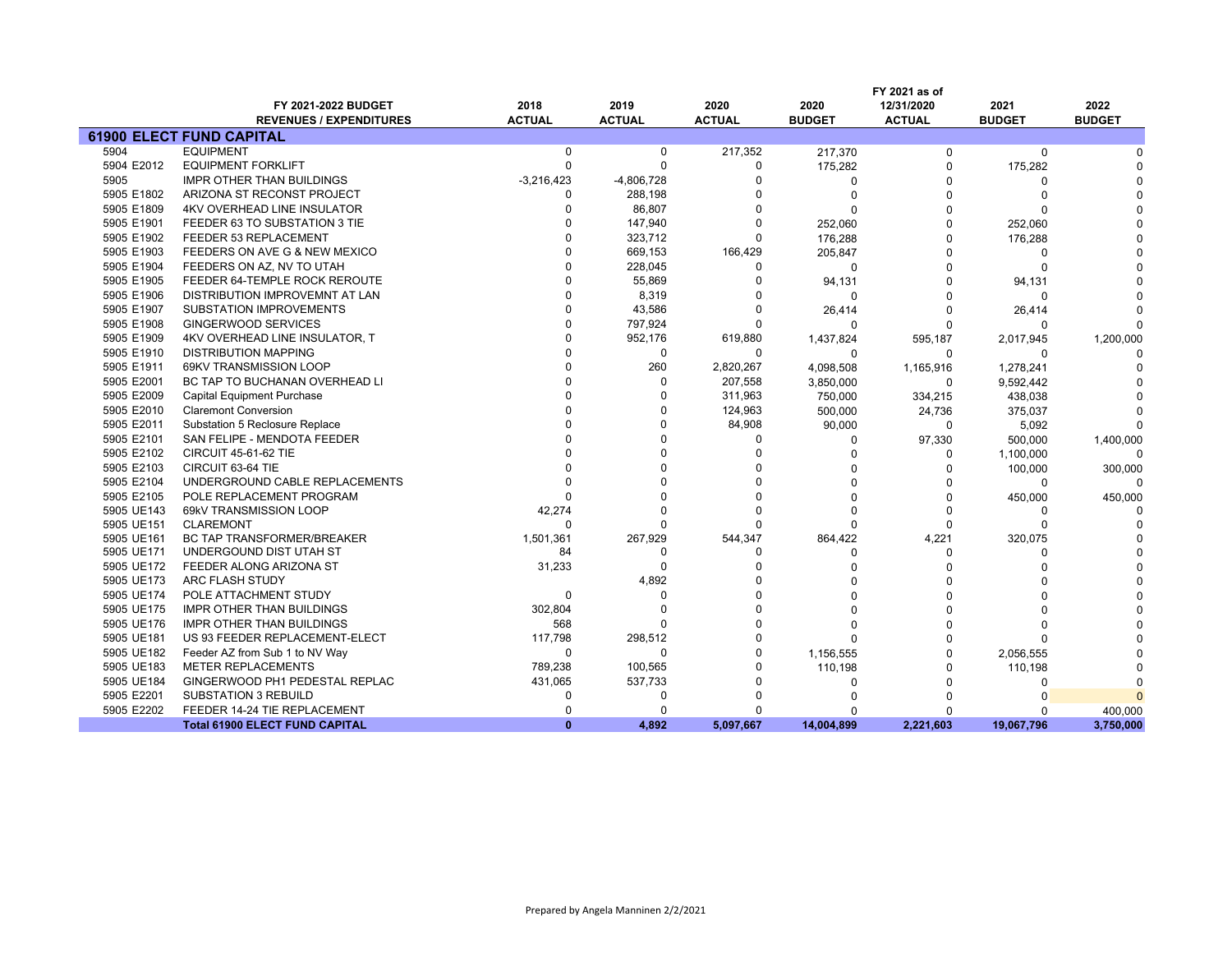|            |                                             |               |               |               |               | FY 2021 as of |               |               |
|------------|---------------------------------------------|---------------|---------------|---------------|---------------|---------------|---------------|---------------|
|            | FY 2021-2022 BUDGET                         | 2018          | 2019          | 2020          | 2020          | 12/31/2020    | 2021          | 2022          |
|            | <b>REVENUES / EXPENDITURES</b>              | <b>ACTUAL</b> | <b>ACTUAL</b> | <b>ACTUAL</b> | <b>BUDGET</b> | <b>ACTUAL</b> | <b>BUDGET</b> | <b>BUDGET</b> |
|            | <b>61650 ELECT FUND DEPRECIATION</b>        |               |               |               |               |               |               |               |
| 5950       | CONTRA CAPITAL OUTLAY                       |               | $\Omega$      | $-5,026,595$  | $\Omega$      |               | $\Omega$      |               |
| 5970       | <b>DEPRECIATION</b>                         | 717,025       | 850,865       | 1,061,046     | 900,000       |               | 900,000       | 1,100,000     |
|            | <b>Total 61650 ELECT FUND DEPRECIATION</b>  | 717,025       | 850,865       | $-3,965,549$  | 900,000       | $\bf{0}$      | 900.000       | 1,100,000     |
|            |                                             |               |               |               |               |               |               |               |
|            | <b>61049 ELECT FUND OTHER FINANCE</b>       |               |               |               |               |               |               |               |
| 4902       | TRANSFERS IN VOTER APPROVED CAPITAL FUNDING |               | 500,000       | 0             | 0             |               | 1,900,000     | 600,000       |
| 4902 E1907 | TRANSFERS IN VOTER APPROVED CAPITAL FUNDING |               |               | 90,000        | 90,000        |               |               |               |
| 4902 E2001 | TRANSFERS IN VOTER APPROVED CAPITAL FUNDING |               |               | 250,000       | 250,000       |               |               |               |
| 4902 E2009 | TRANSFERS IN VOTER APPROVED CAPITAL FUNDING |               |               | 750,000       | 750,000       |               |               |               |
| 4902 E2010 | TRANSFERS IN VOTER APPROVED CAPITAL FUNDING |               |               | 500,000       | 500,000       |               |               |               |
| 4902 E1909 | <b>TRANSFERS IN</b>                         |               |               |               |               | 1,200,000     |               |               |
| 4902 E2101 | TRANSFERS IN VA San Felipe - M              |               |               |               |               | 500,000       |               |               |
| 4902 E2102 | TRANSFERS IN VA Circuit 45-61-              |               |               |               |               | 200,000       |               |               |
| 4910       | USE OF FUND BALANCE                         |               |               |               | 2,329,280     |               | 3,469,122     | n             |
|            | <b>Total 61049 ELECT FUND OTHER FINANCE</b> | $\mathbf{0}$  | 500,000       | 1,590,000     | 3,919,280     | 1,900,000     | 5,369,122     | 600,000       |
|            |                                             |               |               |               |               |               |               |               |
|            | <b>61980 EF RESERVE TXFR</b>                |               |               |               |               |               |               |               |
| 5975       | TRANSFERS OUT TO ADMIN FUND                 | 0             | 1,969,528     | 1,987,246     | 1,987,246     | 847,455       | 1,694,910     | 1,788,843     |
|            | <b>Total 61980 EF RESERVE TXFR</b>          | $\mathbf{0}$  | 1,969,528     | 1,987,246     | 1,987,246     | 847,455       | 1,694,910     | 1,788,843     |
|            | <b>TOTAL</b>                                |               |               |               |               |               |               |               |
|            |                                             |               | 6,019,909     | 6,763,087     |               | 3,035,749     | $-8,868,709$  |               |
|            | <b>REVENUES OVER (UNDER) EXPENDITURES</b>   | 6,199,437     |               |               | $-5,558,976$  |               |               | 781,895       |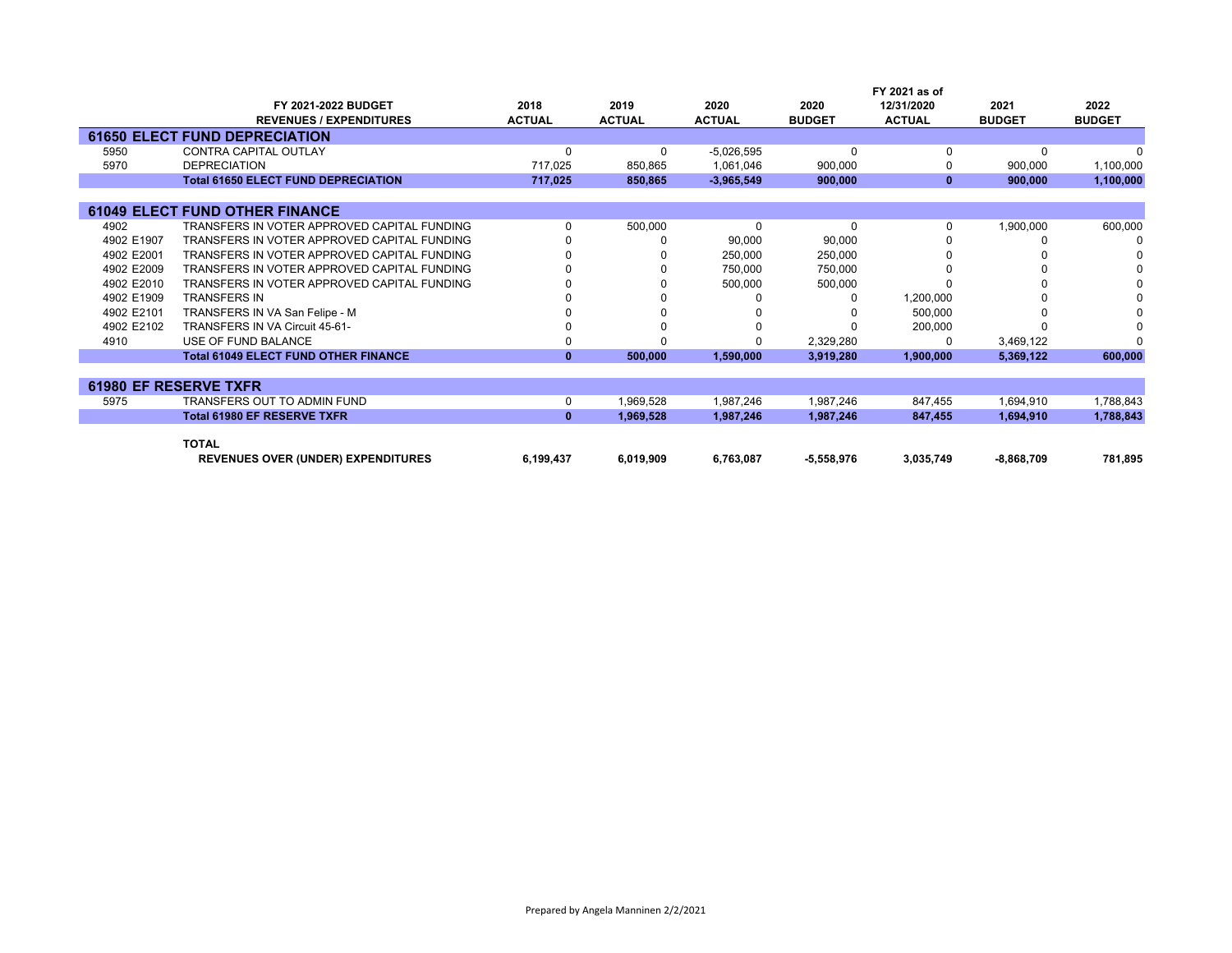|      | FY 2021-2022 BUDGET<br><b>REVENUES / EXPENDITURES</b> | 2018<br><b>ACTUAL</b> | 2019<br><b>ACTUAL</b> | 2020<br><b>ACTUAL</b> | 2020<br><b>BUDGET</b> | FY 2021 as of<br>12/31/2020<br><b>ACTUAL</b> | 2021<br><b>BUDGET</b> | 2022<br><b>BUDGET</b> |
|------|-------------------------------------------------------|-----------------------|-----------------------|-----------------------|-----------------------|----------------------------------------------|-----------------------|-----------------------|
|      | <b>62 WATER FUND</b>                                  |                       |                       |                       |                       |                                              |                       |                       |
|      | <b>62044 WF CHARGE FOR SERVICES</b>                   |                       |                       |                       |                       |                                              |                       |                       |
| 4430 | <b>WATER CHARGES</b>                                  | 9.628.741             | 11.087.664            | 11.522.719            | 9,700,000             | 5.901.194                                    | 9.700.000             | 9,644,200             |
| 4432 | <b>WATER HOOK-UP FEES</b>                             | 305,599               | 459,252               | 322,728               | 55,620                | 134.100                                      | 255,620               | 255,600               |
| 4437 | <b>METER REPLACEMENT</b>                              |                       |                       | 185                   |                       |                                              |                       |                       |
| 4438 | METER REPLACEMENT LABOR                               |                       |                       | 110                   |                       |                                              |                       |                       |
|      | <b>Total 62044 WF CHARGE FOR SERVICES</b>             | 9,934,340             | 11.546.916            | 11.845.742            | 9,755,620             | 6,035,294                                    | 9,955,620             | 9,899,800             |
|      |                                                       |                       |                       |                       |                       |                                              |                       |                       |
|      | <b>62047 WF MISCELLANEOUS</b>                         |                       |                       |                       |                       |                                              |                       |                       |
| 4700 | MISCELLANEOUS REVENUE                                 |                       | 8,665                 |                       | 0                     |                                              |                       | $\Omega$              |
| 4712 | <b>INTEREST INCOME</b>                                |                       |                       | 169.182               |                       | 26.244                                       |                       | $\Omega$              |
| 4713 | FAIR MARKET VALUE ADJUSTMENT                          |                       |                       | 104,227               |                       | $-4,038$                                     |                       |                       |
| 4780 | SALES OF FIXED ASSETS                                 |                       | 40.850                | 16.150                |                       | 404                                          |                       | $\Omega$              |
|      | <b>Total 62047 WF MISCELLANEOUS</b>                   |                       | 49,515                | 289,559               |                       | 22,610                                       |                       |                       |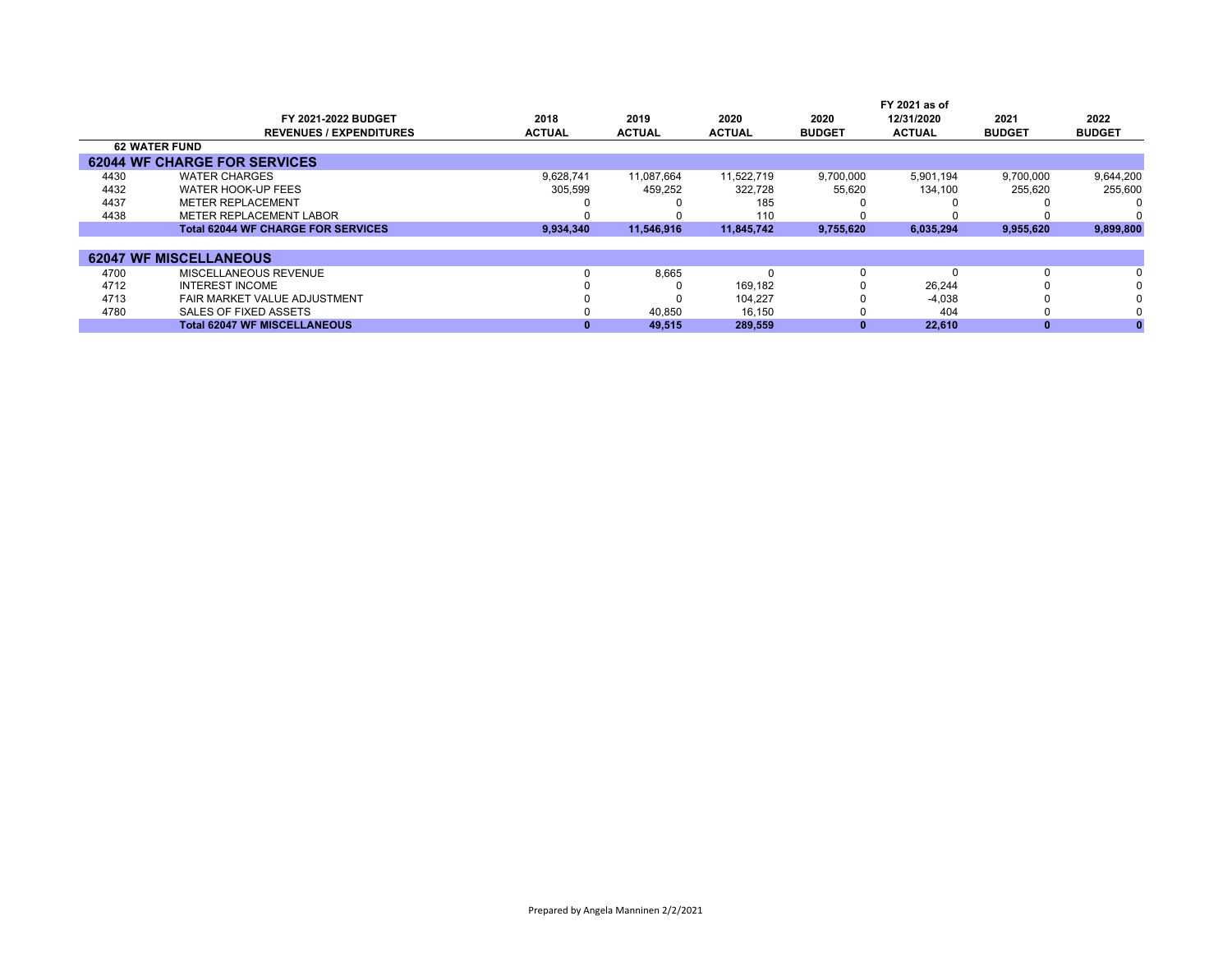|      |                                           | FY 2021 as of |               |               |               |               |               |               |  |
|------|-------------------------------------------|---------------|---------------|---------------|---------------|---------------|---------------|---------------|--|
|      | FY 2021-2022 BUDGET                       | 2018          | 2019          | 2020          | 2020          | 12/31/2020    | 2021          | 2022          |  |
|      | <b>REVENUES / EXPENDITURES</b>            | <b>ACTUAL</b> | <b>ACTUAL</b> | <b>ACTUAL</b> | <b>BUDGET</b> | <b>ACTUAL</b> | <b>BUDGET</b> | <b>BUDGET</b> |  |
|      | <b>62670 WF WATER CHARGES</b>             |               |               |               |               |               |               |               |  |
| 5001 | <b>REGULAR</b>                            | 418,832       | 590,123       | 475,998       | 429,032       | 227,336       | 473,197       | 584,113       |  |
| 5010 | <b>OVERTIME PERS</b>                      | 31,366        | 42,395        | 31,096        | 40,000        | 24,446        | 40,000        | 40,000        |  |
| 5012 | <b>OVERTIME NON PERS</b>                  | 4,452         | 4,680         | 2,292         | 0             | 3,634         |               |               |  |
| 5018 | <b>COMPENSATED ABSENCES</b>               | $\Omega$      | $\Omega$      | 106,198       | $\Omega$      | $\Omega$      |               | $\Omega$      |  |
| 5020 | <b>EMPLOYEES RETIREMENT</b>               | 115,511       | 108,482       | 247,177       | 125,492       | 72,669        | 138,410       | 155,924       |  |
| 5022 | <b>SIIS PREMIUMS</b>                      | 8,537         | 6,013         | 8,043         | 9,200         | 609           | 16,846        | 20,794        |  |
| 5024 | <b>MEDICARE</b>                           | 6,086         | 7,463         | 7,322         | 7,000         | 3,630         | 7,441         | 9,050         |  |
| 5028 | <b>GROUP HEALTH INSURANCE</b>             | 63,306        | 83,542        | 66,465        | 78,120        | 47,430        | 81,840        | 94,530        |  |
| 5032 | OTHER EMPLOYEE BENEFITS                   | $\Omega$      | $-637$        | 1,670         | $\Omega$      | 0             |               | $\Omega$      |  |
| 5102 | <b>PROFESSIONAL</b>                       | 2,300         | 1,455         | 11,965        | 2,000         | $\Omega$      | 10,000        | 10,000        |  |
| 5104 | <b>TECHNICAL</b>                          | $\Omega$      | $\Omega$      | 190,205       | 200,500       | 30,975        | 50,000        | 50,000        |  |
| 5204 | <b>SOLID WASTES SERVICES</b>              | 2,343         | 2,703         | 2,261         | 1.800         | 784           | 2,000         | 2,000         |  |
| 5301 | <b>MAINTENANCE FACILITIES</b>             | 106.617       | 146,067       | 26,422        | 199,595       | 7,724         | 144,833       | 160,000       |  |
| 5302 | <b>MAINTENANCE EQUIPMENT</b>              | 245,472       | 366,333       | 344,819       | 632,701       | 71,381        | 322,856       | 360,000       |  |
| 5303 | <b>MAINTENANCE VEHICLES</b>               | 10,251        | 14,444        | 22,056        | 25,000        | 12,844        | 20,000        | 20,000        |  |
| 5305 | MAINTENANCE GROUNDS                       | $\Omega$      | 0             | $\Omega$      | 2,000         | 0             |               | <sup>0</sup>  |  |
| 5403 | <b>VERF EXPENSE</b>                       | $\Omega$      | $\Omega$      |               | $\Omega$      | $\Omega$      | 26,219        | $\Omega$      |  |
| 5502 | <b>COMMUNICATIONS</b>                     | 16,550        | 14,879        | 15,579        | 10,000        | 4,353         | 15,000        | 15,000        |  |
| 5503 | ADVERTISING MARKETING                     | $\Omega$      | $\Omega$      | $\Omega$      | $\Omega$      | $\Omega$      | 500           | 500           |  |
| 5505 | WATER (UTILITY ONLY)                      | 4,353,425     | 4,185,416     | 4,308,804     | 4,546,420     | 2,269,207     | 4,728,800     | 4,632,100     |  |
| 5506 | POSTAGE/SHIPPING                          | $\Omega$      | <sup>0</sup>  | 453           | $\Omega$      | 11            | 600           | 600           |  |
| 5507 | <b>PRINTING</b>                           | 160           | $\Omega$      | 5,535         | 7,200         | 2,776         | 7,200         | 7,200         |  |
| 5508 | PUBS SUBS DUES FEES                       | 5,135         | 6,534         | 5,691         | 7,200         | 5,203         | 7,200         | 7,200         |  |
| 5509 | <b>TRAVEL &amp; TRAINING</b>              | 2,746         | 3,134         | 520           | 3,000         | $\Omega$      | 2,700         | 2,700         |  |
| 5603 | <b>EQUIPMENT</b>                          | 172,839       | 137,295       | 79,749        | 110,998       | 54,043        | 75,000        | 75,000        |  |
| 5604 | <b>FUEL</b>                               | 6,969         | 6,913         | 7,176         | 16,000        | 2,847         | 9,000         | 9,000         |  |
| 5605 | <b>GENERAL</b>                            | 482           | 0             | O             | 0             | O             | <sup>0</sup>  | $\Omega$      |  |
| 5609 | <b>NATURAL GAS</b>                        | $\Omega$      | $\Omega$      |               | 1,100         |               |               | $\Omega$      |  |
| 5610 | <b>OFFICE SUPPLIES</b>                    | 4,592         | 9,936         | 480           | 29,000        | $\Omega$      | 10,000        | 10,000        |  |
| 5614 | UNIFORM (ALLOWANCES BOOT)                 | 4,383         | 2,126         | 5,287         | 9,900         | 4,081         | 6,000         | 10,000        |  |
| 5950 | <b>CONTRA CAPITAL OUTLAY</b>              | $\Omega$      | $\Omega$      | $-926,528$    | $\Omega$      | O             |               | $\Omega$      |  |
|      | <b>Total 62670 WF WATER CHARGES</b>       | 5,582,353     | 5,739,294     | 5,046,734     | 6,493,259     | 2,845,983     | 6,195,642     | 6,275,711     |  |
|      |                                           |               |               |               |               |               |               |               |  |
|      | <b>SUBTOTAL OPERATIONAL</b>               |               |               |               |               |               |               |               |  |
|      | <b>REVENUES OVER (UNDER) EXPENDITURES</b> | 4,351,986     | 5,857,136     | 7,088,566     | 3,262,361     | 3,211,921     | 3,759,978     | 3,624,089     |  |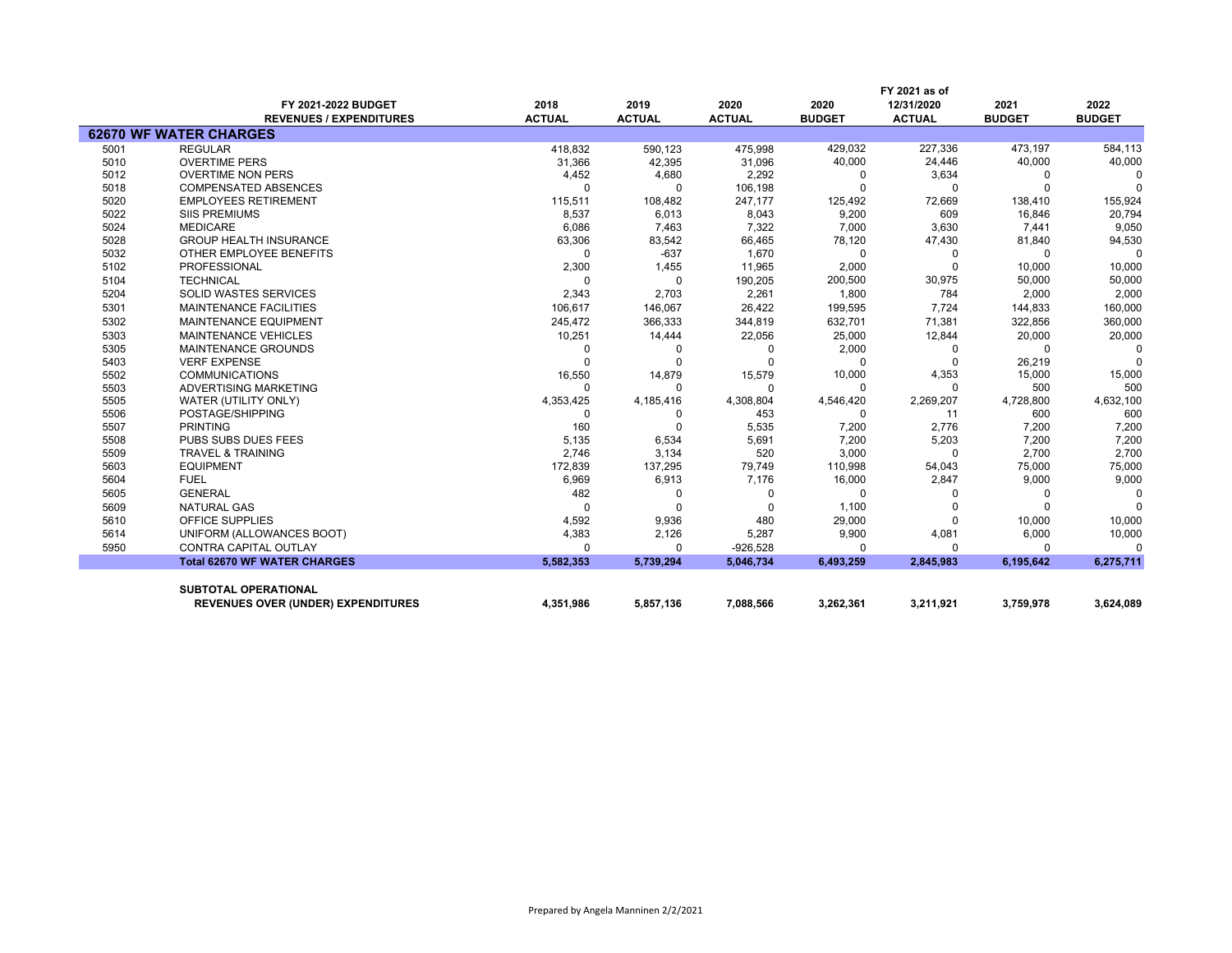|                       |                                         |               |               |               |               | FY 2021 as of |               |               |
|-----------------------|-----------------------------------------|---------------|---------------|---------------|---------------|---------------|---------------|---------------|
|                       | FY 2021-2022 BUDGET                     | 2018          | 2019          | 2020          | 2020          | 12/31/2020    | 2021          | 2022          |
|                       | <b>REVENUES / EXPENDITURES</b>          | <b>ACTUAL</b> | <b>ACTUAL</b> | <b>ACTUAL</b> | <b>BUDGET</b> | <b>ACTUAL</b> | <b>BUDGET</b> | <b>BUDGET</b> |
| <b>62041 WF TAXES</b> |                                         |               |               |               |               |               |               |               |
| 4105                  | <b>INFRASTRUCTURE SALES TAX</b>         | 973.481       | 1.072.968     | 895.405       | 853.944       | 214.510       | 600.000       | 800,000       |
|                       | Total 62041 WF TAXES                    | 973.481       | 1.072.968     | 895.405       | 853.944       | 214.510       | 600.000       | 800.000       |
|                       |                                         |               |               |               |               |               |               |               |
|                       | <b>62048 WATER FUND CAPITAL C</b>       |               |               |               |               |               |               |               |
| 4802                  | <b>CONTRACTOR CAPITAL PAYMNT</b>        | 2,368,666     | 74,251        | 0             | 0             | 0             | 0             |               |
|                       | <b>Total 62048 WATER FUND CAPITAL C</b> | 2,368,666     | 74,251        | $\mathbf{0}$  | $\mathbf{0}$  | $\mathbf{0}$  | $\mathbf{0}$  | $\bf{0}$      |
|                       |                                         |               |               |               |               |               |               |               |
|                       | <b>62900 WF CAPITAL PROJECTS</b>        |               |               |               |               |               |               |               |
| 5104                  | Eldorado Valley Line PRV Design         | $\Omega$      | $\Omega$      | $\Omega$      | $\Omega$      | $\Omega$      | $\Omega$      |               |
| 5904                  | <b>EQUIPMENT</b>                        | 0             |               | 2,347         | 2,347         |               |               |               |
| 5905                  | <b>IMPR OTHER THAN BUILDINGS</b>        | $-120,960$    | $-3,011,894$  |               |               |               |               |               |
| 5905 W2003            | Cross-Connection Control Program        |               |               |               |               |               |               |               |
| 5905                  | SECURITY AND RESERVOIRS                 |               |               |               |               |               |               |               |
| 5905                  | RETAINING WALL WEST TANK                |               |               |               |               |               |               |               |
| 5905 E1703            | <b>BC PARKWAY - WATER - RTC</b>         |               |               | 310,713       | 401,049       | 6,158         | 90,336        |               |
| 5905 E1802            | AZ ST RECON PRJT WATER                  |               | 238,628       |               |               |               |               |               |
| 5905 UW161            | 1401 NEVADA WAY WATER SVC               | 81,638        |               |               |               |               |               |               |
| 5905 UW171            | WATER LINE TO ELDORADO VALLEY           | 2.772         | 1,777,827     | 146,977       | 622,173       | 19,533        | 475,196       |               |
| 5905 W2101            | <b>REBUILD PRESS REDUCE STATION</b>     | 36,550        | 4,680         |               |               |               |               |               |
| 5905 W1901            | JUDI LANE PRESSURE REDUC VALV           | ŋ             | 60,024        |               | O             |               |               |               |
| 5905 W1902            | WATER LINE TO ELDORADO VALLEY           |               | 613,777       |               | 386,223       |               |               |               |
| 5905 W1903            | DISINFECTION BY-PRODUCT MITIGA          |               | ∩             |               | $\Omega$      |               |               |               |
| 5905 W1904            | ACP PIPE REPLACEMENT                    |               | 296,203       | 36,700        | 36,700        |               |               |               |
| 5905 W1905            | LARGE METER/VAULT/BCKFLW RPLCD          |               | 20,755        | ŋ             | O             | U             |               |               |
| 5905 W2006            | <b>Copper Service Replacement</b>       |               |               | 347,333       | 963,300       | 409,567       | 715,967       | 600,000       |
| 5905 W2008            | Eldorado Valley Line PRV Desig          |               |               |               | 250,000       | <sup>0</sup>  | 250,000       | 50,000        |
| 5905 W2009            | <b>ACCESS AND SECURITY IMPROV RES</b>   |               |               |               | 50,000        |               | 50,000        | <sup>0</sup>  |
| 5905 W2101            | Rebuild Pressure Reducing Valv          |               |               |               |               |               | 100,000       |               |
| 5905 W2102            | Install PRV on "A" Line to Nat          |               |               |               |               |               | 250,000       |               |
| 5905 W2103            | Reservoir Improvements                  |               |               |               |               |               | 80,000        | 559,600       |
| 5905 W2104            | Replace 8" Butterfly Valves             |               |               |               |               |               | 80,000        | 200,000       |
|                       | <b>Total 62900 WF CAPITAL PROJECTS</b>  | $\bf{0}$      | $\mathbf{0}$  | 844,070       | 2,711,792     | 435.258       | 2,091,499     | 1,409,600     |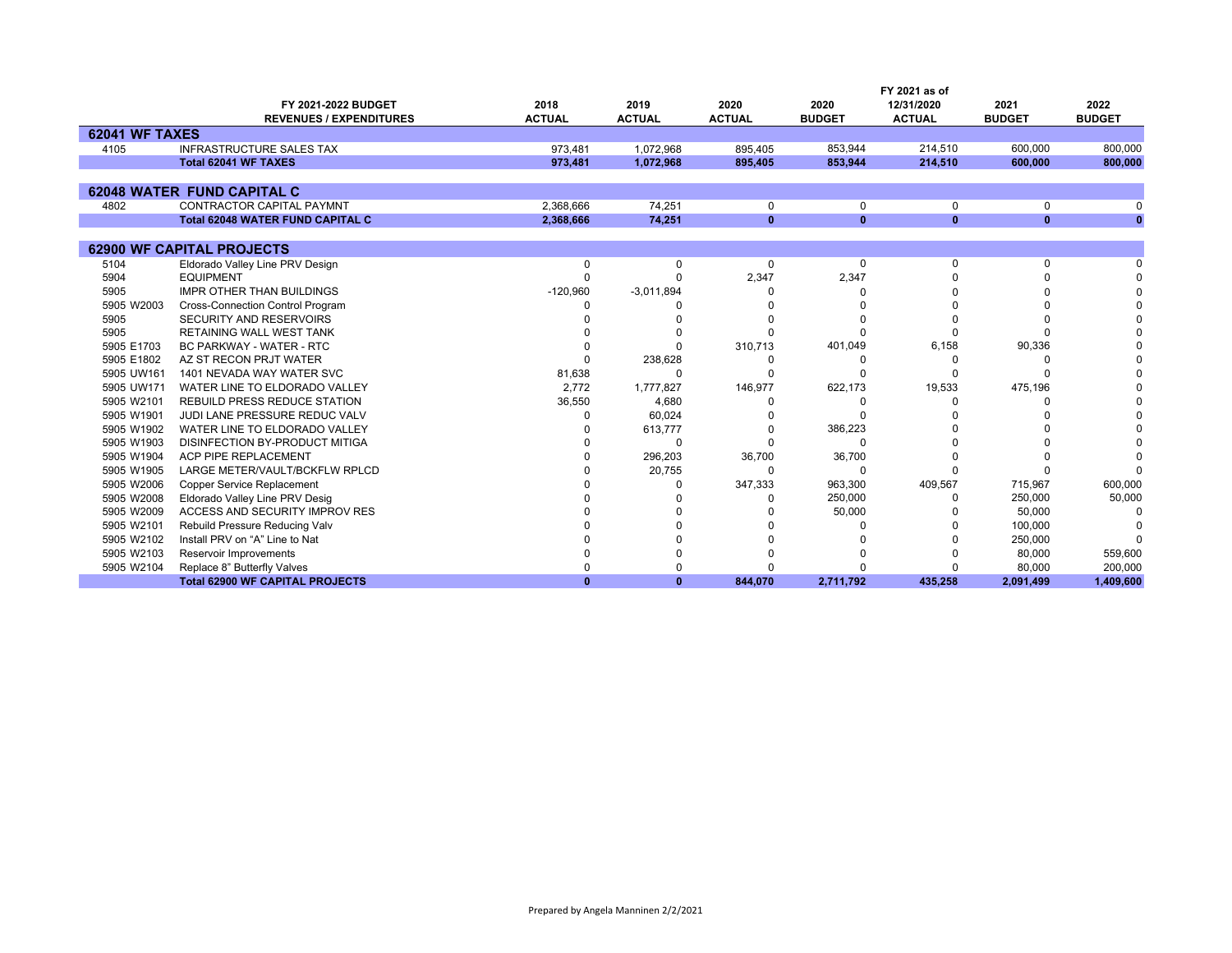|            |                                                  |               |               |               |               | FY 2021 as of |               |               |
|------------|--------------------------------------------------|---------------|---------------|---------------|---------------|---------------|---------------|---------------|
|            | FY 2021-2022 BUDGET                              | 2018          | 2019          | 2020          | 2020          | 12/31/2020    | 2021          | 2022          |
|            | <b>REVENUES / EXPENDITURES</b>                   | <b>ACTUAL</b> | <b>ACTUAL</b> | <b>ACTUAL</b> | <b>BUDGET</b> | <b>ACTUAL</b> | <b>BUDGET</b> | <b>BUDGET</b> |
|            | <b>62950 WF DEBT SERVICE</b>                     |               |               |               |               |               |               |               |
| 5513       | <b>OTHER</b>                                     | $\Omega$      | 0             | $-1.073$      | 0             | 0             | 0             |               |
| 5960       | <b>DEBT PRINCIPAL</b>                            | 1,150,000     | 1,210,000     | 109,779       | 1,270,000     | $\Omega$      | 1,746,000     | 4,108,922     |
| 5961       | <b>DEBT INTEREST OTHER</b>                       | 1,175,506     | 1,116,506     | 555,631       | 1,054,506     | 241,999       | 483.997       | 448,029       |
|            | <b>Total 62950 WF DEBT SERVICE</b>               | 2,325,506     | 2,326,506     | 664,337       | 2,324,506     | 241,999       | 2,229,997     | 4,556,951     |
|            |                                                  |               |               |               |               |               |               |               |
|            | 62670 WF WATER DEPRECIATION / AMORTIZATION       |               |               |               |               |               |               |               |
| 5970       | <b>DEPRECIATION</b>                              | 1,174,779     | 1,221,616     | 1,289,143     | 1,300,000     | $\Omega$      | 1,300,000     | 1,300,000     |
| 5971       | <b>AMORTIZATION</b>                              | 1,748,418     | 1,604,492     | 1,629,379     | 1,800,000     | 0             | 1,800,000     | 1,650,000     |
|            | Total 62670 WF WATER DEPRECIATION / AMORTIZATION | 2,923,197     | 2,826,108     | 2,918,522     | 3,100,000     | $\mathbf{0}$  | 3.100.000     | 2,950,000     |
|            |                                                  |               |               |               |               |               |               |               |
|            | <b>62049 WF TRANSFERS IN</b>                     |               |               |               |               |               |               |               |
| 4902       | TRANSFERS IN VOTER APPROVED CAPITAL FUNDING      | $\Omega$      | $\Omega$      | 0             | $\Omega$      | $\Omega$      | 610.000       | 850,000       |
| 4902 W1904 | TRANSFERS IN VOTER APPROVED CAPITAL FUNDING      |               | $\Omega$      | 500,000       | 500,000       |               |               |               |
| 4902 W1905 | TRANSFERS IN VOTER APPROVED CAPITAL FUNDING      |               | $\Omega$      | 100,000       | 100,000       |               |               |               |
| 4902 W2003 | TRANSFERS IN VOTER APPROVED CAPITAL FUNDING      |               | $\Omega$      | 200,000       | 200,000       |               |               |               |
| 4902 W2006 | TRANSFERS IN VOTER APPROVED CAPITAL FUNDING      |               |               | 400,000       | 400,000       | 100,000       |               |               |
| 4902 W2008 | TRANSFERS IN VOTER APPROVED CAPITAL FUNDING      |               | <sup>0</sup>  | 250,000       | 250.000       |               |               |               |
| 4902 W2009 | TRANSFERS IN VOTER APPROVED CAPITAL FUNDING      |               | $\Omega$      | 50,000        | 50,000        |               |               |               |
| 4902 W2101 | TRANSFERS IN VOTER APPROVED CAPITAL FUNDING      |               | $\Omega$      |               |               | 100,000       |               |               |
| 4902 W2102 | TRANSFERS IN VOTER APPROVED CAPITAL FUNDING      |               |               |               |               | 250,000       |               |               |
| 4902 W2103 | TRANSFERS IN VOTER APPROVED CAPITAL FUNDING      |               |               |               |               | 80,000        |               |               |
| 4902 W2104 | TRANSFERS IN VOTER APPROVED CAPITAL FUNDING      |               | $\Omega$      |               |               | 80,000        |               |               |
| 4910       | USE OF FUND BALANCE                              |               | $\Omega$      | 0             | 3,535,347     | $\Omega$      | 1,862,077     | 4,583,958     |
|            | <b>Total 62047 WF TRANSFER IN</b>                | $\Omega$      | $\mathbf{0}$  | 1,500,000     | 5,035,347     | 610.000       | 2.472.077     | 5,433,958     |
|            |                                                  |               |               |               |               |               |               |               |
|            | 62980 WF RESERVE TXFR                            |               |               |               |               |               |               |               |
| 5975       | TRANSFERS OUT TO ADMIN FUND                      | 0             | 1.042.719     | 1,045,919     | 1,120,104     | 446.029       | 892,058       | 941,496       |
|            | <b>Total 62980 WF RESERVE TXFR</b>               | $\mathbf{0}$  | 1.042.719     | 1.045.919     | 1,120,104     | 446.029       | 892.058       | 941,496       |
|            |                                                  |               |               |               |               |               |               |               |
|            |                                                  |               |               |               |               |               |               |               |

| ТОТА∟                                                                             |         |           |            |           |               |    |
|-----------------------------------------------------------------------------------|---------|-----------|------------|-----------|---------------|----|
| <b>REVENUES OVER (UNDER) EXPENDITURES</b><br><b>AA5 43</b><br>---<br>$\mathbf{r}$ | 809,021 | 4,011,123 | $-104.750$ | 2.913.145 | . 484<br>,499 | n. |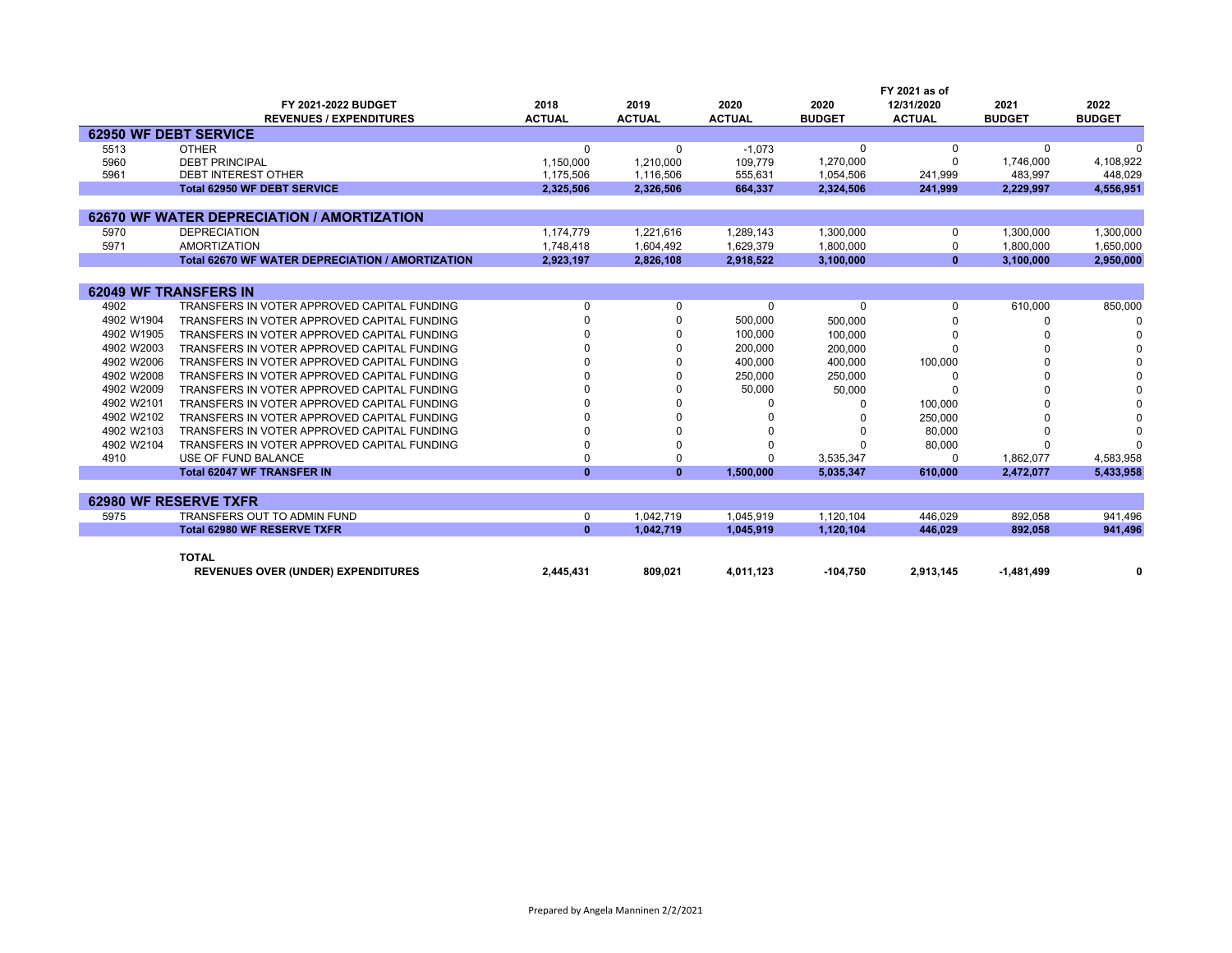|                                            |               |               |               |               | FY 2021 as of |               |               |
|--------------------------------------------|---------------|---------------|---------------|---------------|---------------|---------------|---------------|
| FY 2021-2022 BUDGET                        | 2018          | 2019          | 2020          | 2020          | 12/31/2020    | 2021          | 2022          |
| <b>REVENUES / EXPENDITURES</b>             | <b>ACTUAL</b> | <b>ACTUAL</b> | <b>ACTUAL</b> | <b>BUDGET</b> | <b>ACTUAL</b> | <b>BUDGET</b> | <b>BUDGET</b> |
| <b>63 WASTEWATER FUND</b>                  |               |               |               |               |               |               |               |
| <b>63044 WWATER FUND CHARGES FOR</b>       |               |               |               |               |               |               |               |
| 4434<br><b>SEWER CHARGES</b>               | 1,927,885     | 2.174.144     | 2.279.774     | 1,816,000     | 947.786       | 1,816,000     | 2,000,000     |
| 4436<br>SEWER HOOK-UP FEES                 | 96.700        | 116,000       | 87.400        | 6,000         | 44.100        | 40.000        | 40,000        |
| <b>Total 63044 WWATER FUND CHARGES FOR</b> | 2,024,585     | 2,290,144     | 2,367,174     | 1,822,000     | 991.886       | 1,856,000     | 2,040,000     |
|                                            |               |               |               |               |               |               |               |
| <b>63047 WWATER FUND MISCELLANEO</b>       |               |               |               |               |               |               |               |
| <b>INTEREST INCOME</b><br>4712             |               |               | 47.940        |               | 7.196         | $\Omega$      | $\Omega$      |
| 4713<br>FAIR MARKET VALUE ADJUSTMENT       |               |               | 28,591        | 0             | $-1.107$      | $\Omega$      | 0             |
| <b>Total 63047 WWATER FUND MISCELLANEO</b> |               |               | 76.530        |               | 6.089         | $\bf{0}$      |               |
|                                            |               |               |               |               |               |               |               |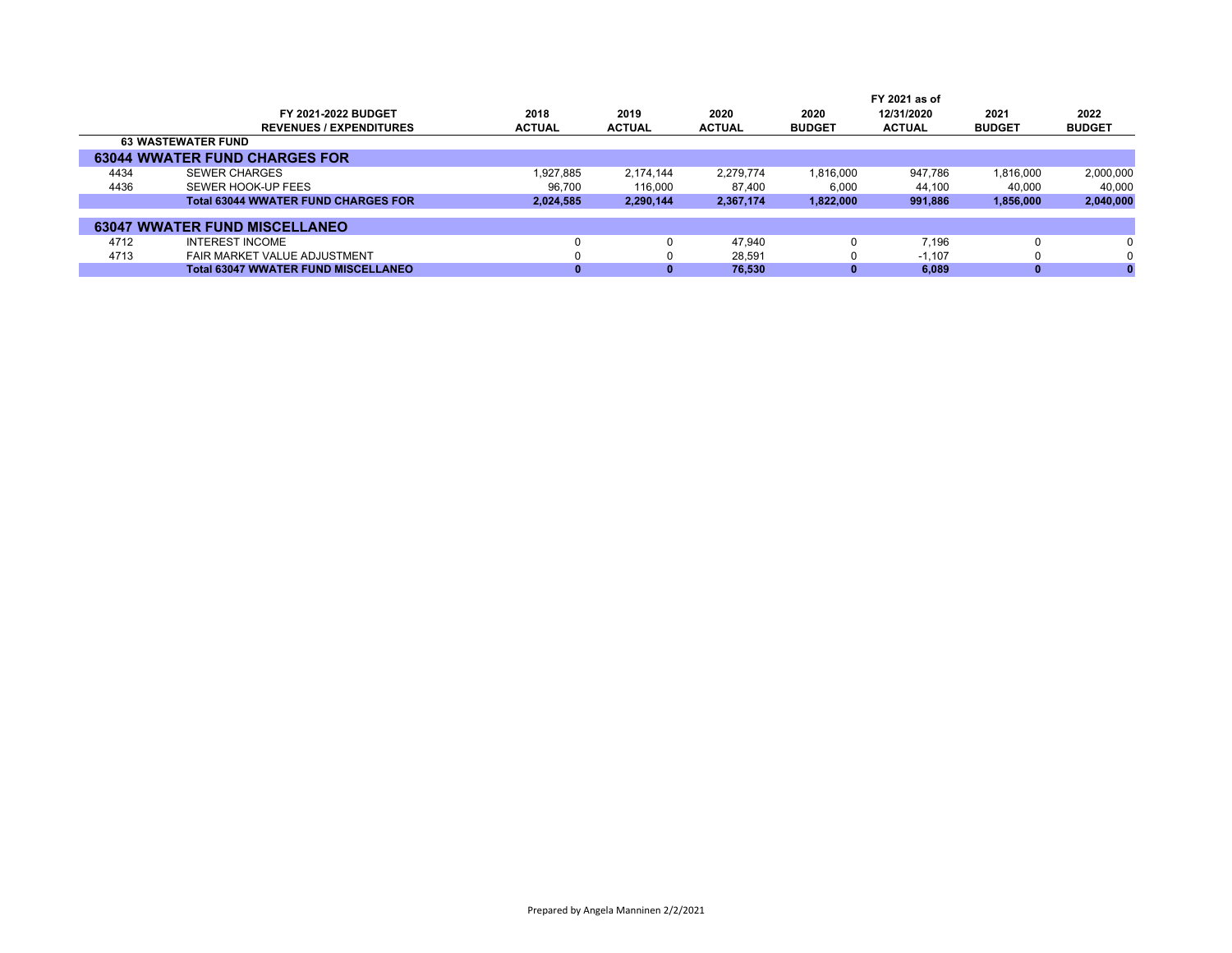|      |                                           | FY 2021 as of |               |               |               |               |               |               |  |
|------|-------------------------------------------|---------------|---------------|---------------|---------------|---------------|---------------|---------------|--|
|      | FY 2021-2022 BUDGET                       | 2018          | 2019          | 2020          | 2020          | 12/31/2020    | 2021          | 2022          |  |
|      | <b>REVENUES / EXPENDITURES</b>            | <b>ACTUAL</b> | <b>ACTUAL</b> | <b>ACTUAL</b> | <b>BUDGET</b> | <b>ACTUAL</b> | <b>BUDGET</b> | <b>BUDGET</b> |  |
|      | <b>63675 WWATER FUND CHARGES</b>          |               |               |               |               |               |               |               |  |
| 5001 | <b>REGULAR</b>                            | 220,252       | 148,940       | 213,416       | 212,278       | 100,444       | 208,872       | 245,026       |  |
| 5010 | <b>OVERTIME PERS</b>                      | 16,889        | 18,173        | 10,333        | 15,900        | 10,218        | 15,900        | 15,900        |  |
| 5012 | <b>OVERTIME NON PERS</b>                  | 2,397         | 2,450         | 1,234         | $\Omega$      | 1,957         | $\Omega$      | $\mathbf 0$   |  |
| 5018 | <b>COMPENSATED ABSENCES</b>               | $\Omega$      | $-6,256$      | 13,687        |               | $\Omega$      | $\Omega$      | $\Omega$      |  |
| 5020 | <b>EMPLOYEES RETIREMENT</b>               | 61,405        | 47,062        | 114,492       | 62,091        | 31,899        | 61,095        | 69,920        |  |
| 5022 | <b>SIIS PREMIUMS</b>                      | 4,436         | 2,724         | 3,650         | 4,920         | 304           | 7,437         | 8,723         |  |
| 5024 | <b>MEDICARE</b>                           | 3,234         | 3,344         | 3,228         | 3,567         | 1,599         | 3,259         | 3,783         |  |
| 5028 | <b>GROUP HEALTH INSURANCE</b>             | 33,576        | 37,958        | 30,135        | 35,280        | 21,420        | 36,960        | 43,470        |  |
| 5032 | OTHER EMPLOYEE BENEFITS                   | 0             | $-331$        | 899           | $\Omega$      | 0             | $\Omega$      | 1,000         |  |
| 5102 | <b>PROFESSIONAL</b>                       | 1,363         | 5,851         | 11,965        | 3,500         | $\Omega$      | 3,500         | 3,500         |  |
| 5104 | <b>TECHNICAL</b>                          | 10,530        | 7,278         | 195,702       | 217,505       | 13,264        | 25,000        | 25,000        |  |
| 5203 | PEST CONTROL                              | 2,515         | 560           | 200           | 500           | 150           | 500           | 500           |  |
| 5204 | <b>SOLID WASTES SERVICES</b>              | 1,767         | 4,531         | 2,048         | n             | 784           | 1,500         | 1,500         |  |
| 5301 | <b>MAINTENANCE FACILITIES</b>             | 59,538        | 21,674        | 8,082         | 35,979        | 1,135         | 25,520        | 25,520        |  |
| 5302 | MAINTENANCE EQUIPMENT                     | 173,913       | 188,205       | 204,851       | 295,645       | 81,402        | 200,000       | 300,000       |  |
| 5303 | <b>MAINTENANCE VEHICLES</b>               | 8,644         | 18,072        | 7,032         | 20,000        | 5,419         | 16,000        | 16,000        |  |
| 5305 | <b>MAINTENANCE GROUNDS</b>                | 1,500         | 3,750         | 2,505         | 5,000         | 4,085         | 4,000         | 4,000         |  |
| 5403 | <b>VERF EXPENSE</b>                       | 0             | $\Omega$      | 0             | $\Omega$      | $\Omega$      | 80,741        | $\Omega$      |  |
| 5502 | <b>COMMUNICATIONS</b>                     | 1,020         | $\Omega$      | $\Omega$      | 1,000         | 0             | 1,000         | 1,000         |  |
| 5506 | POSTAGE/SHIPPING                          | 20            | 55            | 109           | 100           | 0             | 100           | 100           |  |
| 5508 | PUBS SUBS DUES FEES                       | 8,722         | 7,925         | 317           | 5,455         | 550           | 8,000         | 8,000         |  |
| 5509 | <b>TRAVEL &amp; TRAINING</b>              | 254           | 1,544         | 345           | 1,500         | 76            | 1,350         | 1,350         |  |
| 5601 | <b>CHEMICALS</b>                          | 60,862        | 64,494        | 74,568        | 65,000        | 20,637        | 65,000        | 65,000        |  |
| 5603 | <b>EQUIPMENT</b>                          | 30,442        | 32,812        | 33,929        | 70,793        | 9,077         | 35,000        | 35,000        |  |
| 5604 | <b>FUEL</b>                               | 3,595         | 4,887         | 3,968         | 7,500         | 1,495         | 7,500         | 7,500         |  |
| 5605 | <b>GENERAL</b>                            | 1,353         | $\Omega$      |               | $\Omega$      | 0             | $\Omega$      | $\Omega$      |  |
| 5610 | OFFICE SUPPLIES                           | 780           | 413           |               | 1,800         | $\Omega$      | 1,800         | 1,800         |  |
| 5611 | <b>OTHER SUPPLIES</b>                     | $\Omega$      | $\Omega$      |               | $\Omega$      | $\Omega$      | $\Omega$      | $\mathbf 0$   |  |
| 5614 | UNIFORM (ALLOWANCES BOOT)                 | $-5,522$      | 7,352         | 4,505         | 12,000        | 3,274         | 8,000         | 8,000         |  |
| 5905 | <b>IMPR OTHER THAN BUILDINGS</b>          | $\Omega$      | $\Omega$      | 24,960        | 24,960        | $\Omega$      | $\Omega$      | $\Omega$      |  |
|      | <b>Total 63675 WWATER FUND CHARGES</b>    | 703,486       | 623,464       | 966,159       | 1,102,274     | 309,187       | 818,034       | 891,592       |  |
|      |                                           |               |               |               |               |               |               |               |  |
|      | <b>SUBTOTAL OPERATIONAL</b>               |               |               |               |               |               |               |               |  |
|      | <b>REVENUES OVER (UNDER) EXPENDITURES</b> | 1,321,099     | 1,666,680     | 1,477,545     | 719,726       | 688,787       | 1,037,966     | 1,148,408     |  |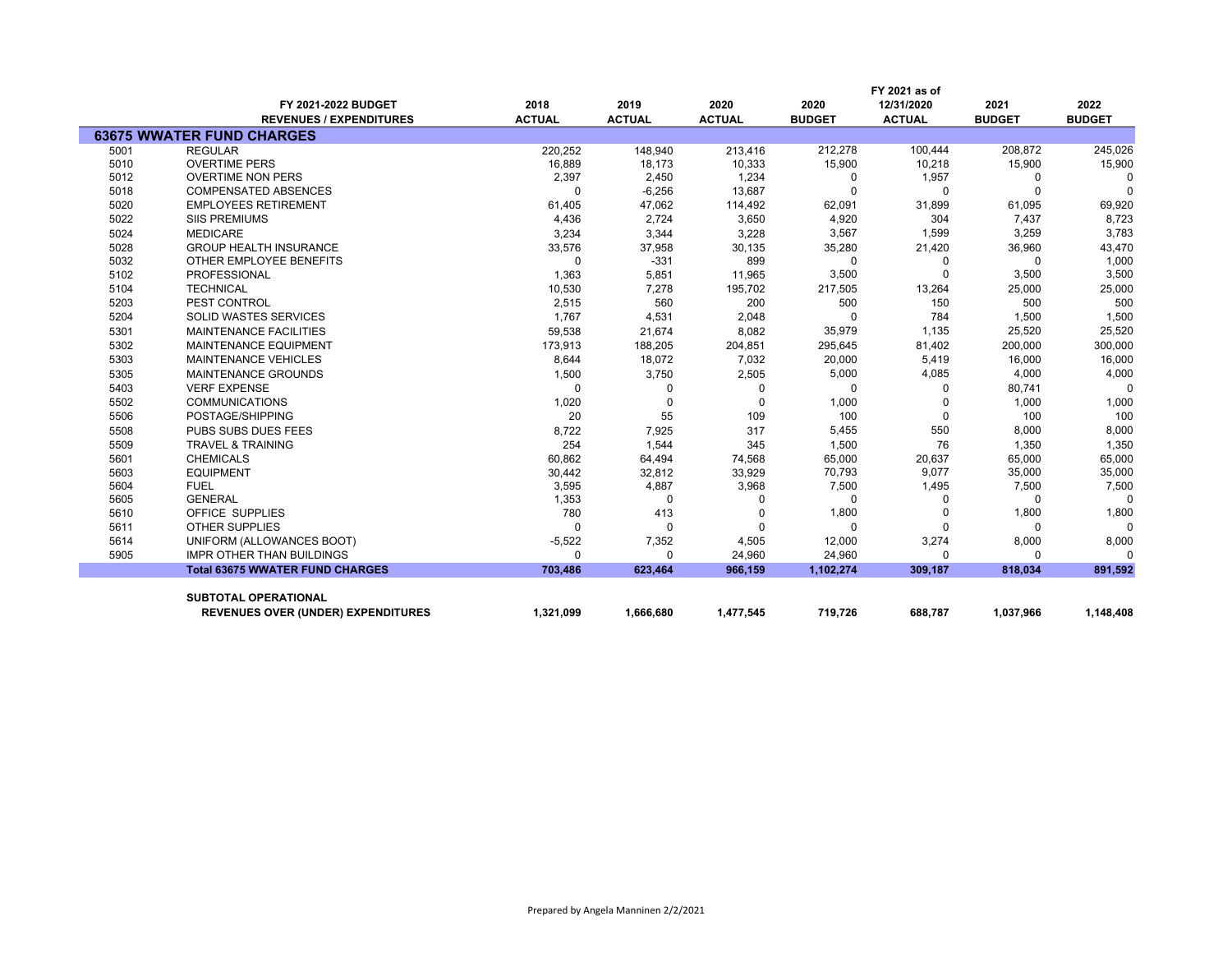|            |                                              |               |               |               |               | FY 2021 as of |               |               |
|------------|----------------------------------------------|---------------|---------------|---------------|---------------|---------------|---------------|---------------|
|            | FY 2021-2022 BUDGET                          | 2018          | 2019          | 2020          | 2020          | 12/31/2020    | 2021          | 2022          |
|            | <b>REVENUES / EXPENDITURES</b>               | <b>ACTUAL</b> | <b>ACTUAL</b> | <b>ACTUAL</b> | <b>BUDGET</b> | <b>ACTUAL</b> | <b>BUDGET</b> | <b>BUDGET</b> |
|            | <b>63048 WWATER FUND CAPITAL CON</b>         |               |               |               |               |               |               |               |
| 4802       | <b>CONTRACTOR CAPITAL PAYMNT</b>             | $\mathbf 0$   | 135.483       | $\mathbf 0$   | $\Omega$      | $\mathbf 0$   | $\Omega$      | $\Omega$      |
|            | <b>Total 63048 WWATER FUND CAPITAL CON</b>   | $\mathbf{0}$  | 135,483       | $\mathbf{0}$  | $\mathbf{0}$  | $\mathbf{0}$  | $\mathbf{0}$  | $\mathbf{0}$  |
|            |                                              |               |               |               |               |               |               |               |
|            | <b>63900 WWATER FUND CAPITAL</b>             |               |               |               |               |               |               |               |
| 5905       | <b>IMPR OTHER THAN BUILDINGS</b>             | $-27,225$     | $-10,185$     | 0             | 0             | $\mathbf 0$   | $\Omega$      | $\Omega$      |
| 5905       | <b>WWTP Headworks Upgrade</b>                | $\Omega$      | $\Omega$      | 0             | $\Omega$      | $\Omega$      | $\Omega$      | $\Omega$      |
| 5905 US173 | <b>GREASE INTERCEPTOR CITY SHOPS</b>         | $\Omega$      | $\Omega$      | $\Omega$      | $\Omega$      | $\Omega$      | $\Omega$      | $\Omega$      |
| 5905 US182 | <b>IMPR OTHER THAN BUILDINGS</b>             | 27,225        | $\Omega$      | $\Omega$      | $\Omega$      | $\Omega$      | $\Omega$      | $\Omega$      |
| 5905 E1703 | <b>BC PARKWAY - WASTEWATER - RTC</b>         | $\Omega$      | $\Omega$      | 295,560       | 300,000       | 4,440         | 4,440         | $\Omega$      |
| 5905 S1901 | SANITARY SEWER REHABILITATION                | $\Omega$      | 9,360         | 0             | 100,000       | 0             | 100,000       |               |
| 5905 S1902 | SEWER MAIN ABANDONMENT                       | n             | 825           | 4,485         | 300,000       | $\Omega$      | 295,515       |               |
| 5905 S1903 | 2019 PLC-SCADA UPGRADES                      |               | $\Omega$      | 163,014       | 163,014       | $\Omega$      | $\Omega$      | $\Omega$      |
| 5905 S2004 | <b>WWTP Headworks Upgrade</b>                |               | $\Omega$      | 9,960         | 400,000       | $\Omega$      | 390,041       | $\Omega$      |
| 5905 S2101 | Evaluate Hemenway Valley Sewer               |               | $\Omega$      | 0             | 0             | $\mathbf 0$   | 100,000       | $\Omega$      |
| 5905 S2102 | Sewage Lift Station Mobile Eme               |               | $\Omega$      |               | O             | 3.104         | 120.000       | $\Omega$      |
| 5905 S2103 | Rehabilitate Sanitary Sewer Ma               |               | $\Omega$      |               | U             | $\Omega$      | 120,000       | 750,000       |
| 5905 S2201 | Lift Station No 1 Improvements               |               | $\Omega$      |               | O             | U             | $\Omega$      | 100,000       |
| 5905 S2202 | <b>Chlorine Contact Chamber</b>              |               | $\Omega$      |               | U             |               | $\Omega$      | 100,000       |
| 5905 S2203 | <b>Concrete Line Aeration Basins</b>         | $\Omega$      | $\Omega$      | U             | $\Omega$      | $\Omega$      |               | 200,000       |
|            | <b>Total 63900 WWATER FUND CAPITAL</b>       | $\mathbf{0}$  | $\mathbf{0}$  | 473,018       | 1,263,014     | 7,544         | 1,129,996     | 1,150,000     |
|            |                                              |               |               |               |               |               |               |               |
|            | <b>63675 WWATER FUND DEPRECIATION</b>        |               |               |               |               |               |               |               |
| 5950       | CONTRA CAPITAL OUTLAY                        | 0             | $\Omega$      | -498,899      | $\Omega$      | 0             | $\Omega$      | $\Omega$      |
| 5970       | <b>DEPRECIATION</b>                          | 585,304       | 596,077       | 600,007       | 600,000       | 0             | 600,000       | 601,000       |
|            | <b>Total 63675 WWATER FUND DEPRECIATION</b>  | 585,304       | 596,077       | 101,108       | 600,000       | $\mathbf{0}$  | 600,000       | 601,000       |
|            |                                              |               |               |               |               |               |               |               |
|            | <b>63049 WWATER FUND MISCELLANEOUS</b>       |               |               |               |               |               |               |               |
| 4902       | TRANSFERS IN VOTER APPROVED CAPITAL FUNDING  | $\Omega$      | $\mathbf 0$   | 74,185        | 74,185        | $\mathbf 0$   | 340,000       | 300,000       |
| 4902 S1901 | TRANSFERS IN VOTER APPROVED CAPITAL FUNDING  | $\Omega$      | $\Omega$      | 400,000       | 100,000       | $\Omega$      | $\Omega$      | $\Omega$      |
| 4902 S1902 | TRANSFERS IN VOTER APPROVED CAPITAL FUNDING  |               | $\Omega$      | 0             | 300,000       | $\Omega$      | $\Omega$      |               |
| 4910       | USE OF FUND BALANCE                          |               | $\Omega$      | $\Omega$      | 611,000       | $\Omega$      | $\Omega$      | 616,423       |
| 4902 S2101 | <b>TRANSFERS IN VA Evaluate Hemen</b>        | $\Omega$      | $\Omega$      | 0             | $\Omega$      | 100,000       |               |               |
| 4902 S2102 | TRANSFERS IN VA Sewage Lift St               | $\Omega$      | $\Omega$      | ŋ             | $\Omega$      | 120,000       | $\Omega$      | $\Omega$      |
| 4910 S2103 | TRANSFERS IN VA Rehabilitate S               | $\Omega$      | $\Omega$      | 0             | O             | 120,000       | $\Omega$      | ŋ             |
|            | <b>Total 63047 WWATER FUND MISCELLANEOUS</b> | $\mathbf{0}$  | $\mathbf{0}$  | 474,185       | 1,085,185     | 340,000       | 340,000       | 916,423       |
|            |                                              |               |               |               |               |               |               |               |
|            | <b>63980 WWATER FUND RESERVE TXF</b>         |               |               |               |               |               |               |               |
| 5975       | TRANSFERS OUT TO ADMIN FUND                  | $\mathbf 0$   | 100,000       | 348,639       | 348,639       | 148,676       | 297,352       | 313,831       |
|            | <b>Total 63980 WWATER FUND RESERVE TXF</b>   | $\mathbf{0}$  | 100,000       | 348,639       | 348,639       | 148,676       | 297,352       | 313,831       |
|            |                                              |               |               |               |               |               |               |               |
|            | <b>TOTAL</b>                                 |               |               |               |               |               |               |               |
|            | <b>REVENUES OVER (UNDER) EXPENDITURES</b>    | 735.796       | 1.106.085     | 1.028.965     | -406.742      | 872.567       | -649.382      | 0             |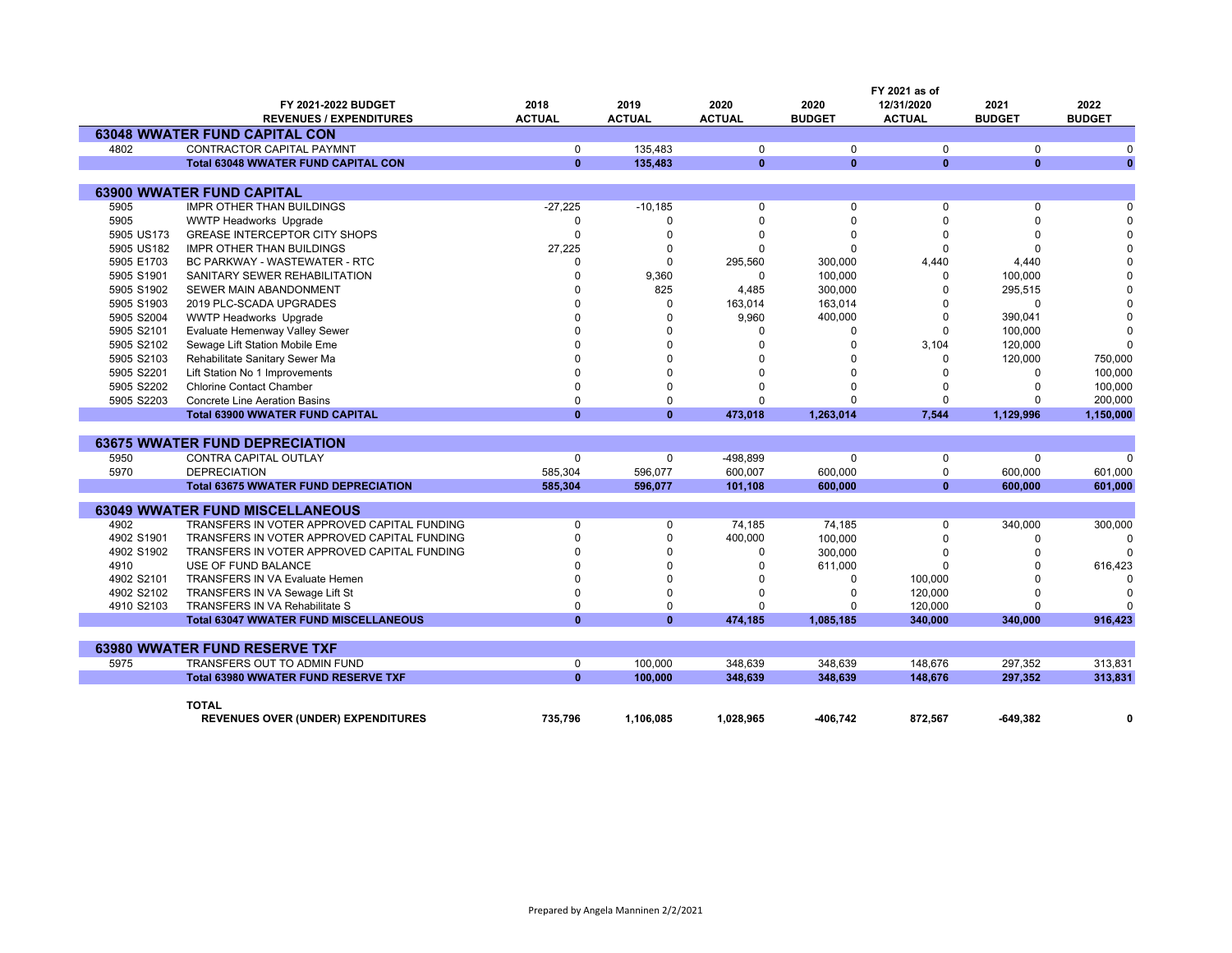|      | FY 2021-2022 BUDGET<br><b>REVENUES / EXPENDITURES</b> | 2018<br><b>ACTUAL</b>    | 2019<br><b>ACTUAL</b> | 2020<br><b>ACTUAL</b> | 2020<br><b>BUDGET</b> | FY 2021 as of<br>12/31/2020<br><b>ACTUAL</b> | 2021<br><b>BUDGET</b> | 2022<br><b>BUDGET</b> |
|------|-------------------------------------------------------|--------------------------|-----------------------|-----------------------|-----------------------|----------------------------------------------|-----------------------|-----------------------|
|      | <b>64 LANDFILL FUND</b>                               |                          |                       |                       |                       |                                              |                       |                       |
|      | <b>64044 LANDFILL FUND CHARGE FOR SERVICES</b>        |                          |                       |                       |                       |                                              |                       |                       |
| 4440 | <b>REFUSE CHARGES</b>                                 | 990.664                  | 1,058,066             | 1,134,308             | 1,050,000             | 455.320                                      | 1.082.401             | 1,086,900             |
| 4441 | <b>LANDFILL RECEIPTS</b>                              | 190.928                  | 189.887               | 193,115               | 190,000               | 101,448                                      | 190,000               | 264,000               |
|      | <b>Total 64044 LANDFILL FUND CHARGE FO</b>            | 1,181,592                | 1,247,953             | 1,327,424             | 1,240,000             | 556,768                                      | 1,272,401             | 1,350,900             |
|      |                                                       |                          |                       |                       |                       |                                              |                       |                       |
|      | <b>64047 LANDFILL FUND MISCELLAN</b>                  |                          |                       |                       |                       |                                              |                       |                       |
| 4712 | <b>INTEREST INCOME</b>                                | 0                        | 0                     | 38,853                | 0                     | 8.037                                        | 0                     |                       |
| 4713 | FAIR MARKET VALUE ADJUSTMENT                          | $\Omega$                 | $\Omega$              | 16,763                | 0                     | $-1,237$                                     | n                     |                       |
| 4760 | CASH - OVER/SHORT                                     | $\Omega$                 | $\Omega$              | $-6$                  | 0                     | $\Omega$                                     | $\Omega$              |                       |
|      | <b>Total 64047 LANDFILL FUND MISCELLAN</b>            | $\mathbf{0}$             | $\mathbf{0}$          | 55,610                | $\mathbf{0}$          | 6.800                                        | $\mathbf{0}$          | $\mathbf{0}$          |
|      |                                                       |                          |                       |                       |                       |                                              |                       |                       |
|      | <b>64640 LANDFILL FUND ADMINISTRATION</b>             |                          |                       |                       |                       |                                              |                       |                       |
| 5001 | <b>REGULAR</b>                                        | $\Omega$                 | 3.726                 | $\mathbf 0$           | 0                     | 0                                            | $\mathbf 0$           | $\Omega$              |
| 5002 | <b>TEMPORARY</b>                                      | U                        | 1.082                 |                       |                       |                                              |                       |                       |
| 5020 | <b>EMPLOYEES RETIREMENT</b>                           |                          | 1,346                 |                       |                       |                                              |                       |                       |
| 5022 | <b>SIIS PREMIUMS</b>                                  |                          | 138                   |                       |                       |                                              |                       |                       |
| 5024 | <b>MEDICARE</b><br><b>GROUP HEALTH INSURANCE</b>      | $\Omega$                 | 70                    | $\Omega$              |                       |                                              |                       |                       |
| 5028 | <b>Total 64640 LANDFILL FUND ADMINISTRATION</b>       | $\Omega$<br>$\mathbf{0}$ | 1,000<br>7.362        | 0<br>$\mathbf{0}$     | 0<br>$\mathbf{0}$     | 0<br>$\mathbf{0}$                            | 0<br>$\mathbf{0}$     | $\mathbf{0}$          |
|      |                                                       |                          |                       |                       |                       |                                              |                       |                       |
|      | <b>64680 LANDFILL FUND SANITATION</b>                 |                          |                       |                       |                       |                                              |                       |                       |
| 5032 | OTHER EMPLOYEE BENEFITS                               | 0                        | $-127$                | $-8,552$              | $\Omega$              | 0                                            | $\mathbf 0$           | $\Omega$              |
| 5102 | PROFESSIONAL                                          | $\Omega$                 | $\Omega$              | $\Omega$              | 50,000                |                                              |                       | $\Omega$              |
| 5103 | OTHER PROFESSIONAL SERVICES                           | $-1,512,193$             | 101.931               | 28,490                | $\Omega$              |                                              |                       |                       |
| 5104 | <b>TECHNICAL</b>                                      | 83,026                   | 13,579                | $\Omega$              | 10,000                |                                              | 25,000                | 40,000                |
| 5204 | <b>SOLID WASTES SERVICES</b>                          | 968,793                  | 1,030,381             | 1,049,349             | 1,200,000             | 444,215                                      | 1,100,000             | 1,133,000             |
| 5403 | <b>VERF EXPENSE</b>                                   | $\Omega$                 | $\Omega$              | $\Omega$              | $\Omega$              | $\Omega$                                     | $\Omega$              | $\Omega$              |
| 5508 | PUBS SUBS DUES FEES                                   | 2,370                    | 2,188                 | 2,652                 |                       | 746                                          |                       | $\Omega$              |
| 5509 | <b>TRAVEL &amp; TRAINING</b>                          | $\Omega$                 | 765                   | $\Omega$              |                       |                                              |                       | $\Omega$              |
|      | <b>Total 64680 LANDFILL FUND SANITATION</b>           | $-458.004$               | 1,148,716             | 1,071,940             | 1,260,000             | 444.961                                      | 1,125,000             | 1,173,000             |
|      | <b>SUBTOTAL OPERATIONAL</b>                           |                          |                       |                       |                       |                                              |                       |                       |
|      | <b>REVENUES OVER (UNDER) EXPENDITURES</b>             | 1,639,596                | 106.599               | 311.094               | $-20,000$             | 118,607                                      | 147,401               | 177,900               |